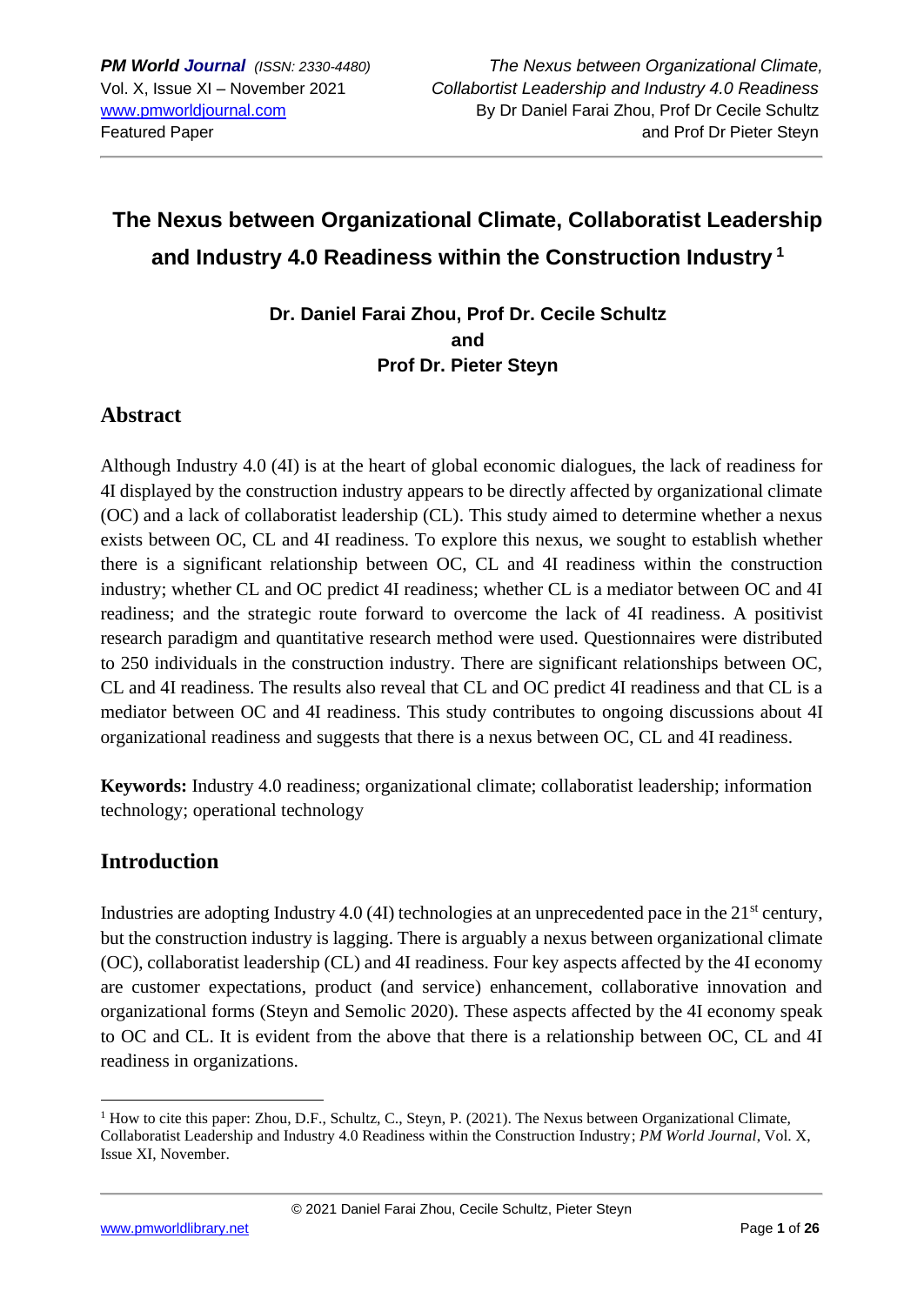Effective CL role-modelling promotes positive perceptions with followers with respect to creating an OC conducive to high motivation (Steyn and Semolic 2020). The design of production and service processes is largely influenced by technology. These processes constitute 4I organizational forms that are shaped cross-functionally and need to be programme managed (Steyn and Semolic 2018). It is not clear whether there are significant relationships between OC, CL and 4I readiness; whether CL and OC predict 4I readiness; and whether CL is a mediator between OC and 4I readiness in the South African construction industry. This warrants further investigations on the extent of the effect of CL on OC and 4I readiness.

In order to assist with closing this research gap, this paper adopts a theoretical perspective to explore the nexus between OC, CL on 4I readiness. It starts with unpacking construction in the 4I before exploring the nexus above. Thereafter, it seeks to outline the effects of OC and Cl as predictors of 4I readiness. When the prediction theory has been discussed, the paper unpacks CL's mediation capabilities between OC and 4I readiness. Lastly, it outlines strategies to overcome the lack of 4I readiness in the construction industry. The research approach and methods follow the literature review. The results from the empirical study, discussion and conclusions are given as the last sections in this paper.

# **Literature overview**

# *Construction in the Fourth Industrial Revolution*

The risks of 4I are greater than the opportunities in most instances (Dalenogare *et al.* 2018). The long-term effects of 4I on the construction industry will vary depending on responses to questions such as: What are the key barriers to the full application of 4I in emerging countries? When will construction industries adopt these emerging technologies on a large scale? What policies are needed to guide the application of these technologies?

4I is expected to change the global construction industry in four key ways, namely sustainability and enhanced resource use; increased geographical proximity, as well as the integration of customers in design and production processes; mass customization of products and services, enabled by distribution and responsive production through collaborative processes; and peoplealigned interfaces and improved work conditions (Stankovic *et al.* 2017).

Despite noticeable growth in South Africa's construction industry, according to the Economic Development Department (2014), it is still fragile and fragmented. The economic and political environment at a given time determine the success of an industry. There is currently a high business failure rate caused by low barriers to entry, which allow unskilled, under-resourced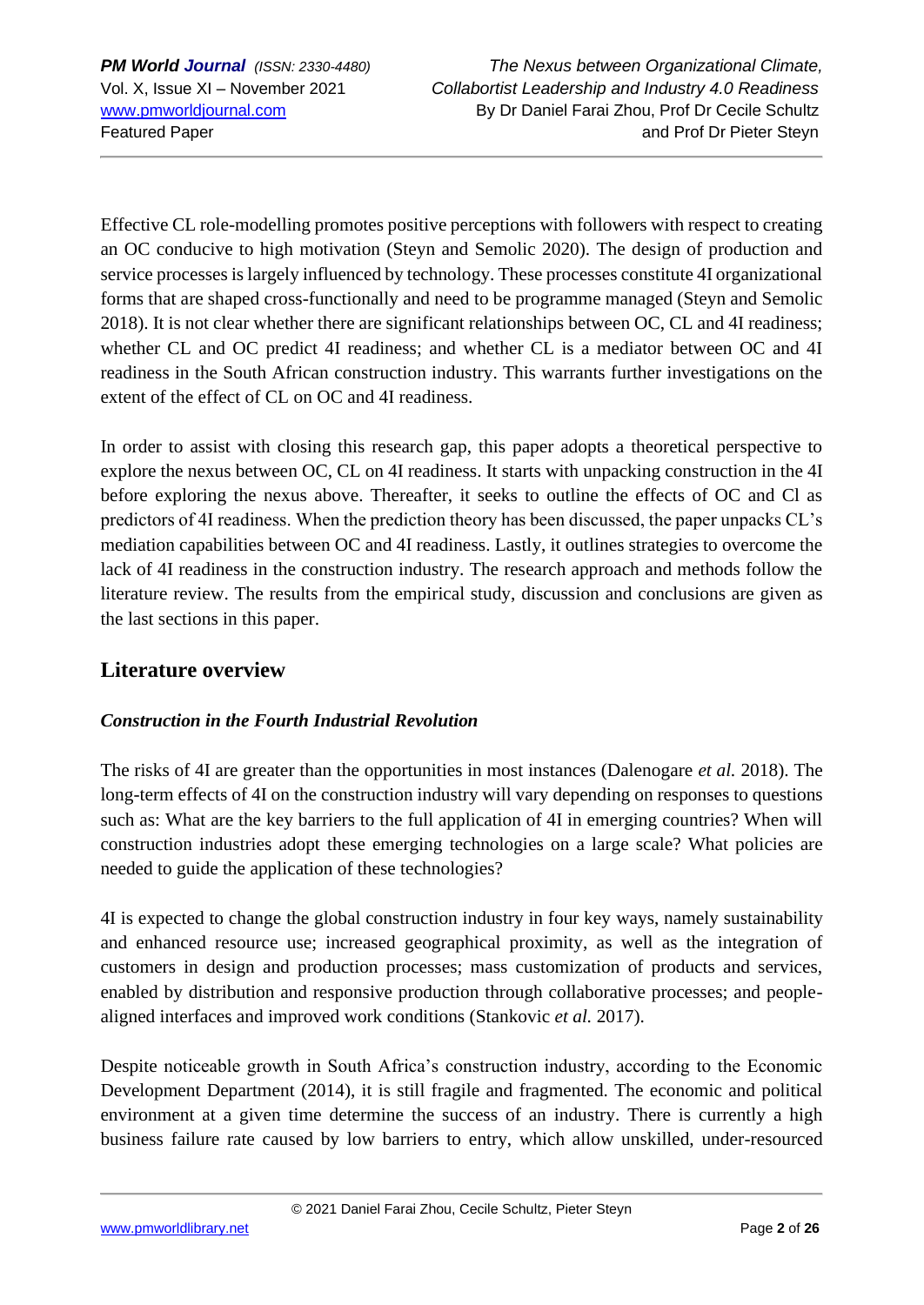participants to enter the lower ends of the industry (Weaver and Hyde 2005). In addition, the way that projects are handled in the construction industry in developing countries poses a major challenge to 4I readiness. Fragmentation of views and lack of understanding of projects by designers, builders and suppliers lead to nobody taking ownership of the success of the project as a whole (Datta 2000). According to Samari and Shafiei (2012), the 4I readiness of the construction industry is negatively affected by socio-economic stress, chronic resource shortages, poor building standards and systematic corruption in the developing world.

The lack of 4I readiness and non-adoption of associated technologies causes wastage within the construction industry. According to Datta 2000 as well as Shen *et al.* (2002), wastage is still a great concern in the construction industry. If people and technology are amalgamated, fatigue will be eliminated, which will reduce wastage and thereby boost the pace of operations and profitability. Co-operative Robots in Processes have become important because they assist with the alleviation of fatigue amongst employees. According to Wilkesmann and Wilkesmann (2017), there is a continuum of organizing digital work. The digital architecture of 4I is not an end in itself, but supports people working in and with those structures to make production or service processes smarter and more efficient. The same authors further argue that technology can hasten the pace of migrating organizations from mechanistic to organic systems according to Burns and Stalker's continuum. Darnley *et al.* (2018) argue that financial and legal readiness, technical readiness, communication readiness, cultural and societal readiness, organizational form readiness, and resource readiness are critical for organizations to be ready to implement 4I.

#### *The relationship between OC, CL and 4I readiness*

Available literature discusses OC, CL and 4I, but there is not much literature on 4I readiness. This study seeks to establish the connections between these three variables. According to Koys and Decotiis (1991), OC has distinct and enduring characteristics that describe a particular work environment and distinguish it from environments in other organizations. Organizational leadership and structural values at organizational level can be measured through analysing OC. Leaders have the mammoth responsibility to enhance, foster and build OC. Such leadership should be collaboratist in nature. Positive perceptions with followers with respect to creating an OC conducive to high motivation are encouraged by effective CL role-modelling (Steyn and Semolic 2020). From the literature cited above, it can be concluded that there is a connection between OC and CL. The above authors further aver that successful 4I entities are led by collaboratist leaders who are super-transformational with respect to behavioural, operational and structural strategies. These further knits successful 4I readiness, OC and CL together.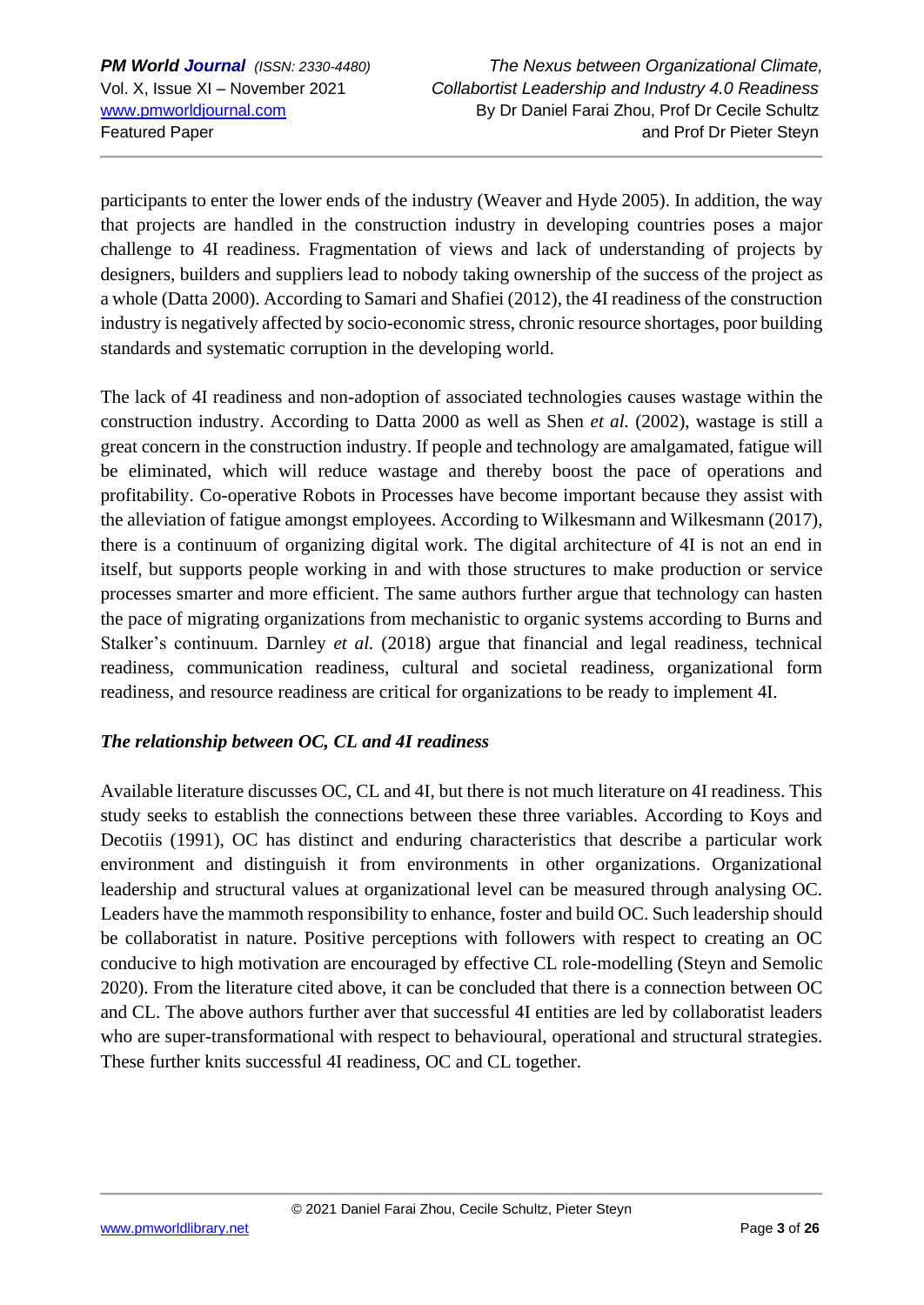### *OC and CL as predictors of 4I readiness*

In the 4I economy, organizations focus on core business and competence, with partners performing non-core tasks while collaborating in virtual networks (Semolic and Steyn 2017). Steyn (2010) avers that an organization's preferred organizational culture and behaviour are informed by its value system. The organization's values, beliefs and guiding principles form the basis for achieving its vision and mission. 4I collaboratist leaders are guardians of the value system mentioned above, requiring them to role-model the preferred organizational culture and behaviour. Based on the authors cited above, it is evident that connections exist between OC and 4I readiness, the latter being the dependent variable. OC can be deemed a predictor of 4I readiness, as it sets the tone for the culture, which determine the extent to which organizations can prepare for 4I.

#### *CL's mediation capabilities between OC and 4I readiness*

Steyn and Semolic (2017) state that a 4I approach views leadership as embodying a collaborative and creative journey with people. They define this as CL. According to Steyn and Semolic (2020), CL thrives in open innovation environments where modern business and organizational forms are encouraged. The writers also describe collaboratist leaders as super-transformational. CL acts as an intermediary or mediator between OC and 4I readiness. Based on the above literature, CL can improve 4I readiness because of its super-transformational qualities with respect to behavioural, operational and structural strategy.

#### *Strategies to overcome lack of 4I readiness*

The available literature speaks to 4I but not 4I readiness. However, the measures discussed in this section will assist in overcoming the lack of 4I readiness. Steyn and Semolic (2020) state that innovative governance and creative organizational structures and mindsets led by collaboratist leaders ensure high levels of collaboratism and synergy, which translate into 4I readiness. They also argue that, for organizations to achieve ultimate success in the 4I economy, superior CL is of paramount importance. CL enables modern-day organizations to be highly competitive and achieve superior performance through innovative governance, creative organizational structures, collaboratism and synergy.

By aligning and unifying 4I infrastructure, systems and practices, organizations can optimize business processes and greatly reduce operating expenses. Integrating these environments, however, requires businesses to address both technological and organizational requirements. Employing a tiered intelligent system architecture ensures high scalability, availability and security, while Internet of Things gateways efficiently bridge operational technology (OT) and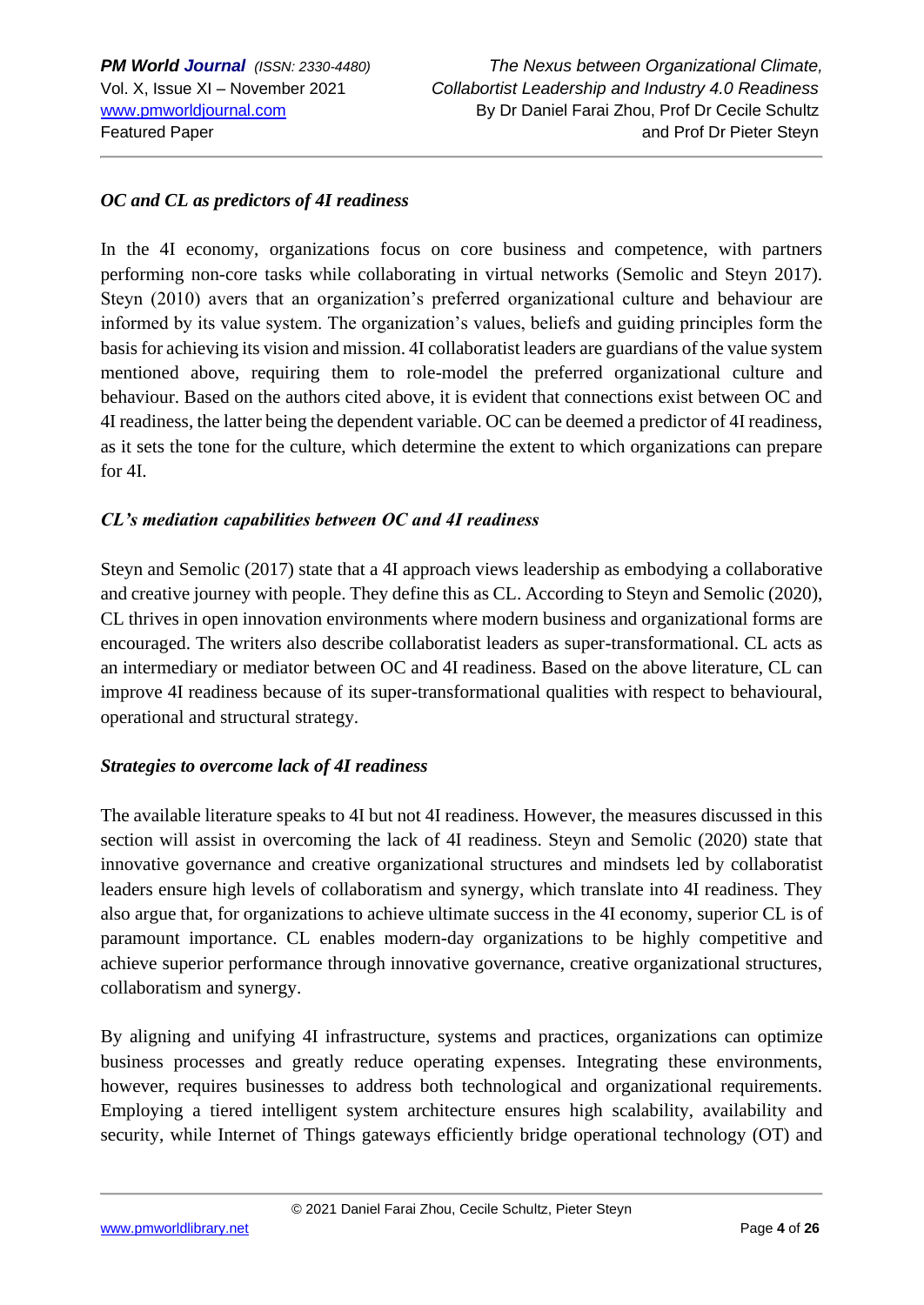*PM World Journal (ISSN: 2330-4480) The Nexus between Organizational Climate,* Vol. X, Issue XI – November 2021 *Collabortist Leadership and Industry 4.0 Readiness* [www.pmworldjournal.com](http://www.pmworldjournal.com/) By Dr Daniel Farai Zhou, Prof Dr Cecile Schultz Featured Paper and Prof Dr Pieter Steyn

information technology (IT). Effective converged architectures require cross-functional teams that share knowledge and unify business practices amongst organizations, following a strategic direction that is set at the executive level. By aligning OT and IT, raw data can be transformed into meaningful, actionable information that increases productivity, simplifies decision making and improves business results (Redhat 2016). According to Atos (2012), IT/OT convergence is promoted by two drivers: economic pressures resulting from globalization and intensifying competition, and the benefits and eventual competitive advantages that stem from the integration of these disciplines. It can therefore be concluded that organizations require innovative governance, creative organizational structures, collaboratism and synergy to overcome the lack of 4I readiness.

# **Research approach and methods**

Action research, which is a type of applied research, served as the research type. Zikmund (2003) defines applied research as research undertaken to answer questions about specific problems or to make decisions about a particular course of action or policy decision. According to Watkins (2016), applied research has been designed to apply research findings to solving a specific, existing problem. Furthermore, applied research involves the application of existing knowledge to improve management practices and policies, as in the instance of this research study. According to Collis and Hussey (2009), action research is a type of applied research, designed to find an effective way of bringing about a conscious change in a partly controlled environment. The objective of action research is to enter a situation, attempt to bring about change and monitor the results. Coghlan and Brannick (2002, p. 23) describe the action research cycle as consisting of "diagnosing, planned action, taking action, and evaluating action", which maps the planned research process for this research study. According to Baskerville and Wood-Harper (1996), action research seeks to contribute and propose interventions to the acquisition of scientific knowledge. Action research also assists in real-life problem solving. This method is a paragon of post-positivist research methods: it is empirical, yet interpretive; it is experimental, yet multivariate; it is observational, yet interventionist.

A survey research design was used in this study. While the research was theoretical in nature, the positivistic paradigm served as a basis for the research study. According to Kasi (2009 p. 13), positivistic researchers hold the view that the world is "knowable, fixable, definable, provable and can be described and discovered". As a result, the type of data that is used to support the research findings is quantitative (positivistic). According to Blumberg *et al.* (2011), researchers investigate a research problem by testing whether theoretically derived hypotheses hold for the investigated situations. If the objective facts support the hypotheses, then the underlying fundamental laws are applicable, and their validity is enforced. Quantitative research is used to answer questions relating to relationships amongst measured variables (Leedy and Ormrod 2005). According to Punch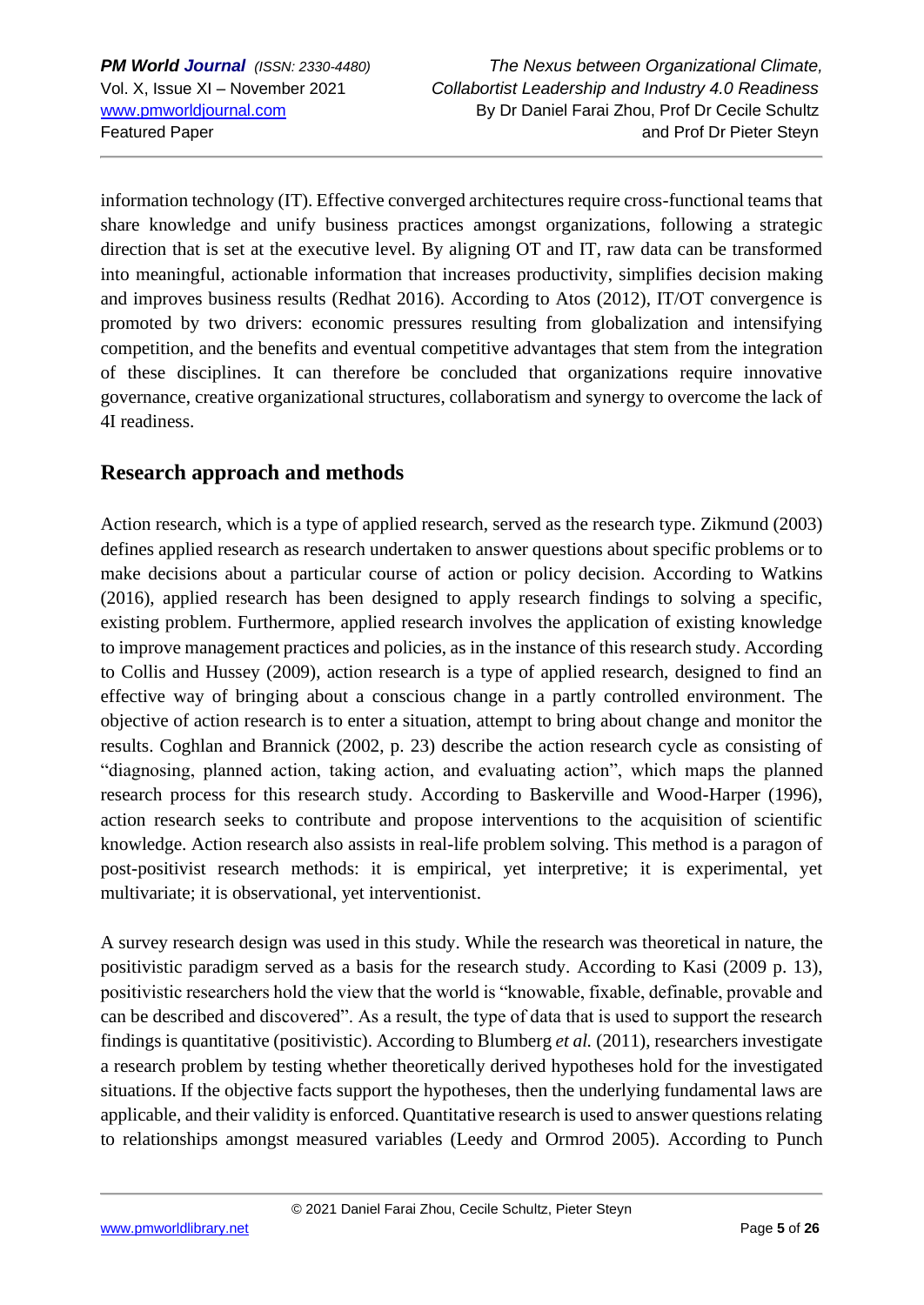(2003), quantitative research is verifiable in nature and the data is in the form of numbers. Therefore, quantitative data is used to support the research findings in this paper.

### *Data sources, collection and analysis*

Electronically delivered self-administrated questionnaires were used as data collection method to gather data from infrastructure owners, professional teams, contractors and regulatory bodies in the construction industry and elicit their views on the nexus between OC, CL and 4I readiness within organizations. Views on OC and CL attributes that determine organizational readiness for 4I were quantified using a four-point Likert scale. Responses to the questionnaire are reported by summing the values of each selected option and dividing the sum by the number of respondents, creating a mean score for each question. This score is then used to represent specific traits, be they negative or positive OC and CL attributes that determine organizational readiness to receive 4I. The data is quantified by measuring the frequency of responses, as well as descriptive statistics such as measures of central tendency and spread.

Leedy and Ormrod (2001) elaborate that it is not possible in most instances to study the entire population due to its size. Accordingly, researchers usually select a subset or section from the population that is representative of that population. This is known as the sample (Sekeran 2003). In the present study, a sample of 250 individuals in the construction industry affiliated with the industry regulatory bodies were selected. The unit of analysis refers to "the object phenomenon entity, process or event that the researcher is investigating" (Mouton and Marais 2001, p. 33). In the present study, the unit of analysis is individuals. These are infrastructure owners, professional teams, contractors and representatives of regulatory bodies in the construction industry. The present study made use of judgement sampling, which is also known as purposive sampling, where an equal chance of selection cannot be established. The primary researcher created a list of 250 individuals affiliated with regulatory bodies from which were approached to complete the survey and 210 responded (84% response rate).

#### *Measuring instrument*

The following questionnaires were distributed electronically and used to measure the three constructs:

- OC questionnaire adapted from Koys and DeCotiis (1991).
- 4I readiness questionnaire adapted from Darnley *et al.* (2018).
- CL questionnaire developed based on the research of Steyn and Semolic (2019).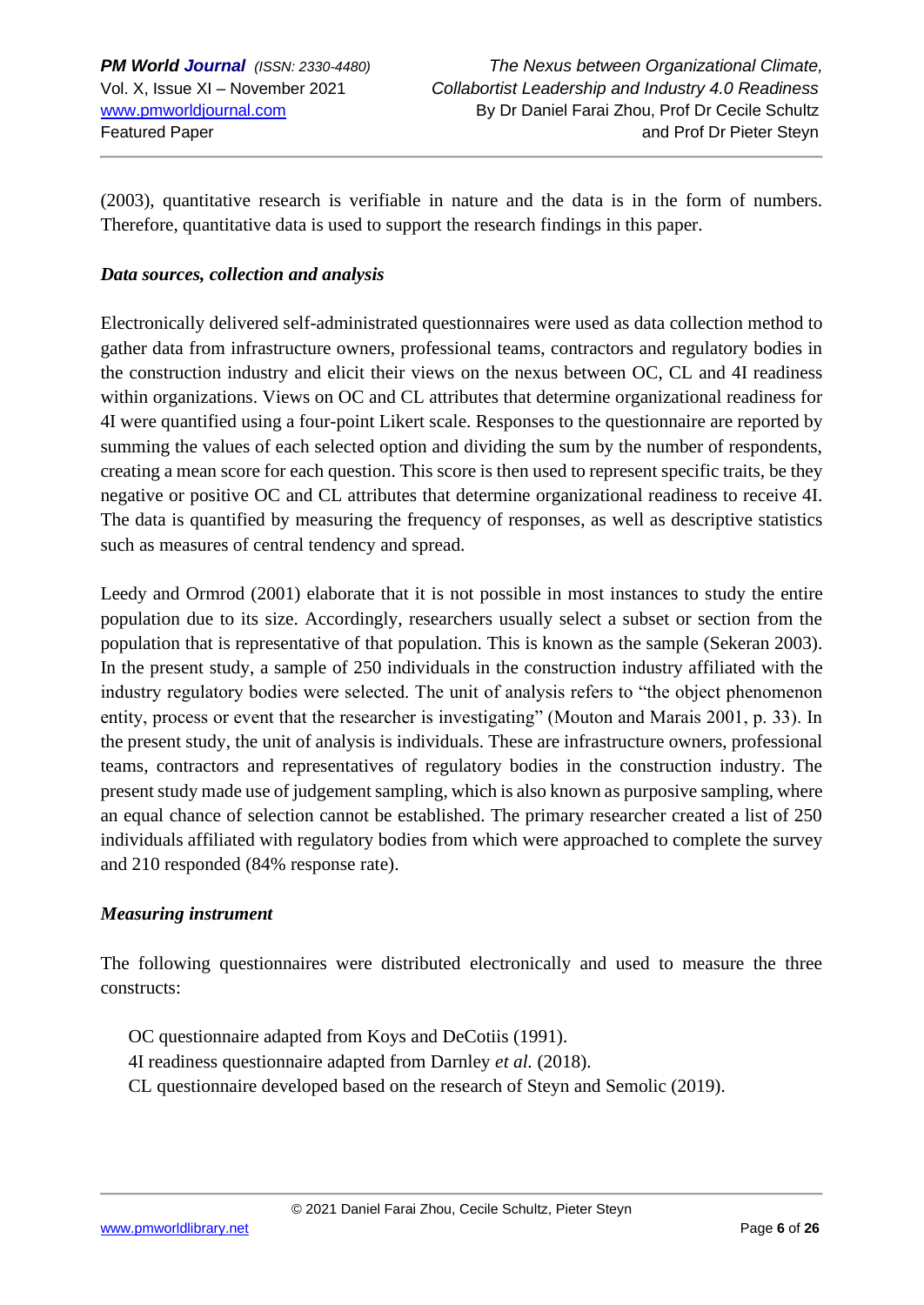#### *Data capturing and statistical analysis*

Data analysis is the process of editing and reducing accumulated data to a manageable size, developing summaries, looking for patterns, and applying statistical techniques (Cooper and Schindler 2006). The data was captured using SPSS version 25. Confirmatory factor analysis (CFA) was also performed using the same software. Descriptive statistics such as frequencies and means were used. In addition, inferential statistics such as correlation analysis and regression analysis were used to analyse the relationship, prediction and mediation between the variables in this study. According to Brown and Moore (2012), the CFA should establish the factors amongst a set of indicators. To asset the fit of the CFA model, the researchers considered Flora and Curran (2004), who state that greater factor determinacy is indicated by higher factor loading values, proving the factor to be valid.

# **Empirical results**

Out of the 210 respondents, 174 (82.90%) were male and 36 (17.10%) were female. The construction industry is still perceived as a masculine industry, as deduced from the characteristics of the respondents. In order to conduct a factor analysis for the three variables, the Kaiser-Meyer-Olkin (KMO) measure of sampling adequacy was utilised. According to Glen (2016), the KMO test measures the quality of data and its readiness for factor analysis, as well as the sampling adequacy for each variable in the model and for the complete model. He further argues that the following rule of thumb is often used to interpret the statistic: KMO values between 0.8 and 1 indicate that the sampling is adequate, while values less than 0.6 indicate that the sampling is not adequate and that remedial action should be taken. However, some authors put this value at 0.5. According to Bartlett (1951), Bartlett's test of sphericity is significant when  $p < 0.01$ .

To determine the construct validity of the questionnaire, a principal component analysis was used as method of extraction, and varimax rotation was applied to ensure that each variable loaded high on as few factors as possible. This was done to ensure the construct validity of the questionnaire. Anti-image matrices were used as measures of sampling adequacy. The variables with high factor loadings in the rotated component matrix were considered. To determine the reliability of the questionnaire, the Cronbach's alpha was calculated for each of the extracted factors to assess the internal consistency within each factor.

#### *Validity and reliability of CL*

CL was measured using 11 statements to which respondents responded using a four-point Likert scale. Four scales of CL were measured, namely collaboration, cognitive ability, change orientation and people orientation. Factor analysis was used to investigate the underlying structure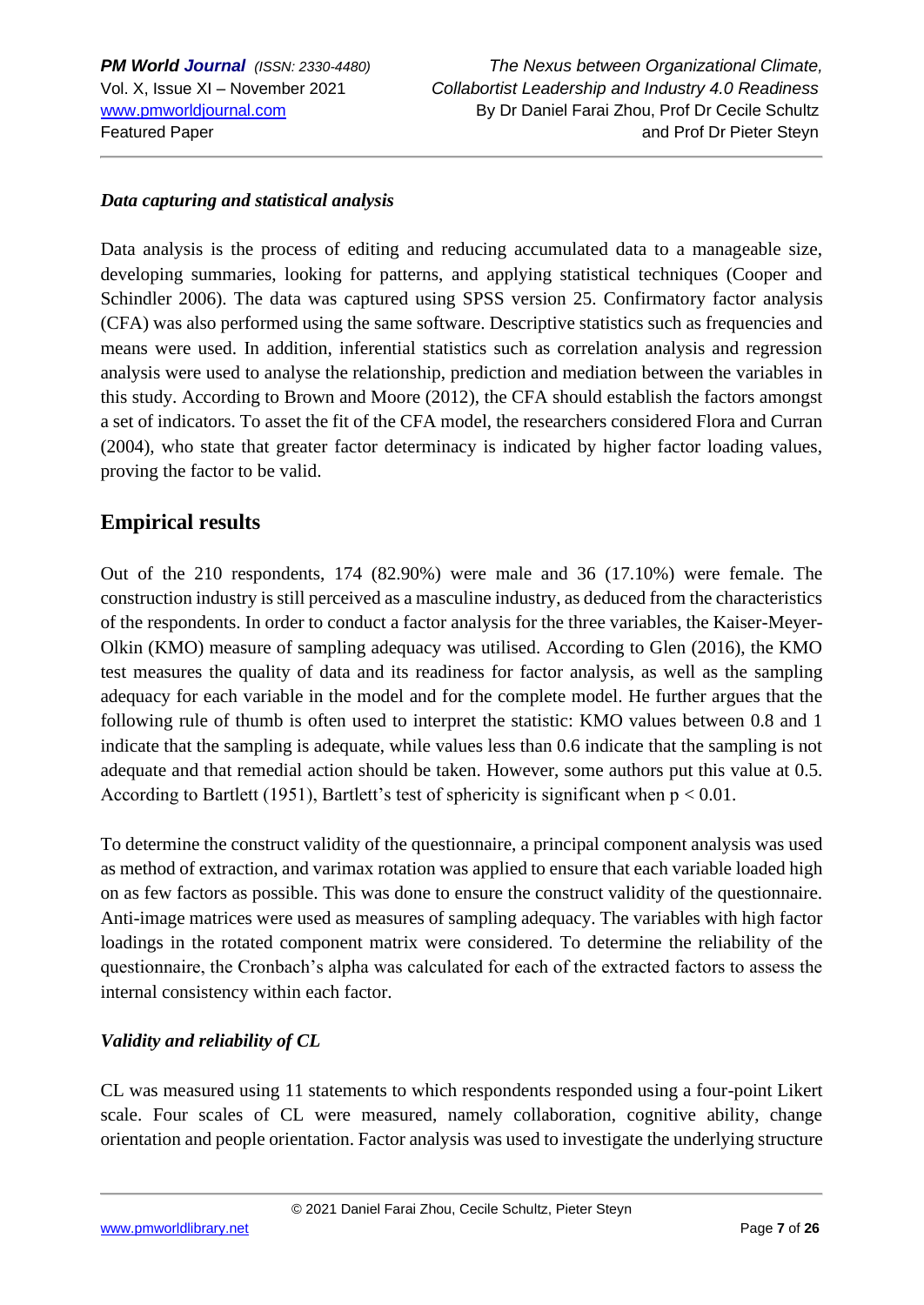in the responses to the questions. A KMO value of 0.80 was obtained, and the values for Bartlett's test of sphericity were as follows: approx. chi-square 303.68, df 55 and sig. 0.00.

All questions had significant anti-image covariance and anti-image correlation and were grouped into three factors.

The variables thus did measure the same underlying aspect, and the three factors which were extracted using factor analysis did represent all variables to a satisfactory level. The highest loading, and no more than one per factor, was considered for each factor. The variables that loaded high on the first factor included: "Management demonstrates validity through promoting sincere relationships in own teams", "My manager has systems thinking", "Management supports me to adapt to changing environments", "Management focusses on customer expectations" and "Management encourages decision-making amongst the workers" (eigenvalue of 3.05). The first factor thus indicates that organizations which focus on fostering healthy relationships with stakeholders have cognitive abilities and are change-oriented. Such organizations support their employees to adapt to changing environments and encourage decision-making amongst workers. Given the respective variables that loaded high on the first factor, the factor was called "relationship, cognitive and change orientation".

Variables which loaded high on the second factor included: "Management promotes collaboration between employees", "Management promotes flexible organization forms", "My manager inspires creative thinking" and "Management is committed to the growth of workers beyond their allocated work roles" (eigenvalue of 1.12). Management which promotes flexible organizational forms and collaboration amongst employees inspire creative thinking. Such management is committed to the growth of employees beyond their allocated work roles. The second factor was called "people and change orientation".

"Management effects change through its vision" and "Management provides meaningful vision to me" loaded high on the third factor (eigenvalue of 1.02). Management which effects change through its vision also provides meaningful vision to the employees. As this variable was concerned with transformational and visionary leadership, the third and last factor was called "visionary leadership".

According to Tavakol and Dennick (2011), different reports exist on acceptable alpha values, ranging from 0.70 to 0.95. A low alpha value could be due to a low number of questions, poor inter-relatedness between items or heterogeneous constructs. The Cronbach's alpha values suggested that the internal consistency in all three factors was acceptable; hence, each item measured the same concept as the overall factor. The Cronbach's alpha value for the CL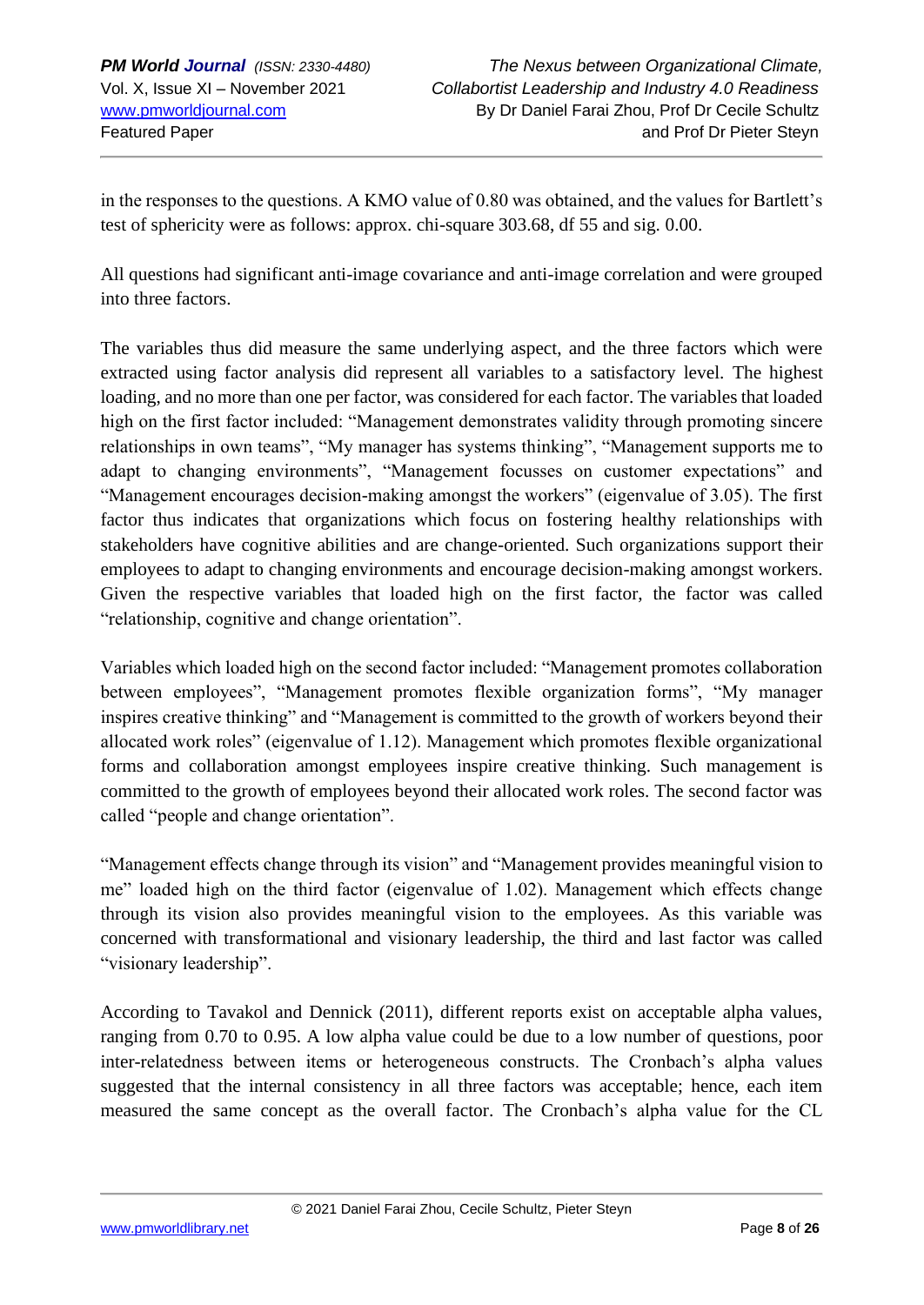statements was 0.80. The high Cronbach's alpha value suggested that there was consistency between all the statements that were used to measure the CL.

With regard to the descriptive statistics for CL, the factor "relationship, cognitive and change orientation" had the lowest mean, at less than 0.50. "People and change orientation" had a mean of 0.51, and "visionary leadership" had a mean of 0.61. This suggests that the factor visionary leadership is the main driving factor of CL's impact as a mediator between OC and 4I readiness, while the factor "relationship, cognitive and change orientation" is the factor that least drives this impact.

#### *Validity and reliability of 4I readiness*

The overall readiness of a company looking to implement 4I technologies was measured using 20 statements to which respondents responded on a Likert scale. Three dimensions, namely financial and legal readiness, technical readiness, and cultural and societal readiness, were measured. Factor analysis was used to investigate the underlying structure in the responses to the questions. A KMO value of 0.84 was obtained, and the results of Bartlett's test of sphericity were as follows: approx. chi-square 760.74, df 190 and sig. 0.00. These results were significant.

Sixteen of the 20 questions had significant anti-image covariance and anti-image correlation.

The 20 variables thus did measure the same underlying aspect. Six factors which were extracted using factor analysis did represent all variables to a satisfactory level. The variables that loaded high on the first factor included: "My company's infrastructure is digitized and modern", "Existing 4I technologies are relevant in solving the company's operational challenges" and "Management fears that data leaks or system failures could occur as a result of hacking" (eigenvalue of 4.67). The first factor indicates that existing IT and 4I technologies are modern and relevant in solving operational challenges within companies. However, management fears that data leaks or system failures could occur because of hacking. Given the above variables that loaded high on the first factor, the factor was called "technical and cybersecurity readiness".

The variables that loaded high on the second factor included: "Benefits of implementing 4I technologies outweigh associated legal costs (data ownership, updated regulations etc.)", "The infrastructure at my workplace can be modified to integrate with desired 4I technologies", "There are high volumes of data usage at my workplace", "Sufficient IT protection has been provided against hackers and cyber-attacks" and "My company conducts mergers with organizations which offer similar services in the same industry to increase rate of delivery" (eigenvalue of 1.60). Existing infrastructure in companies can be modified to integrate with desired 4I technologies, and because of high volumes of data usage, the benefits of these technologies outweigh the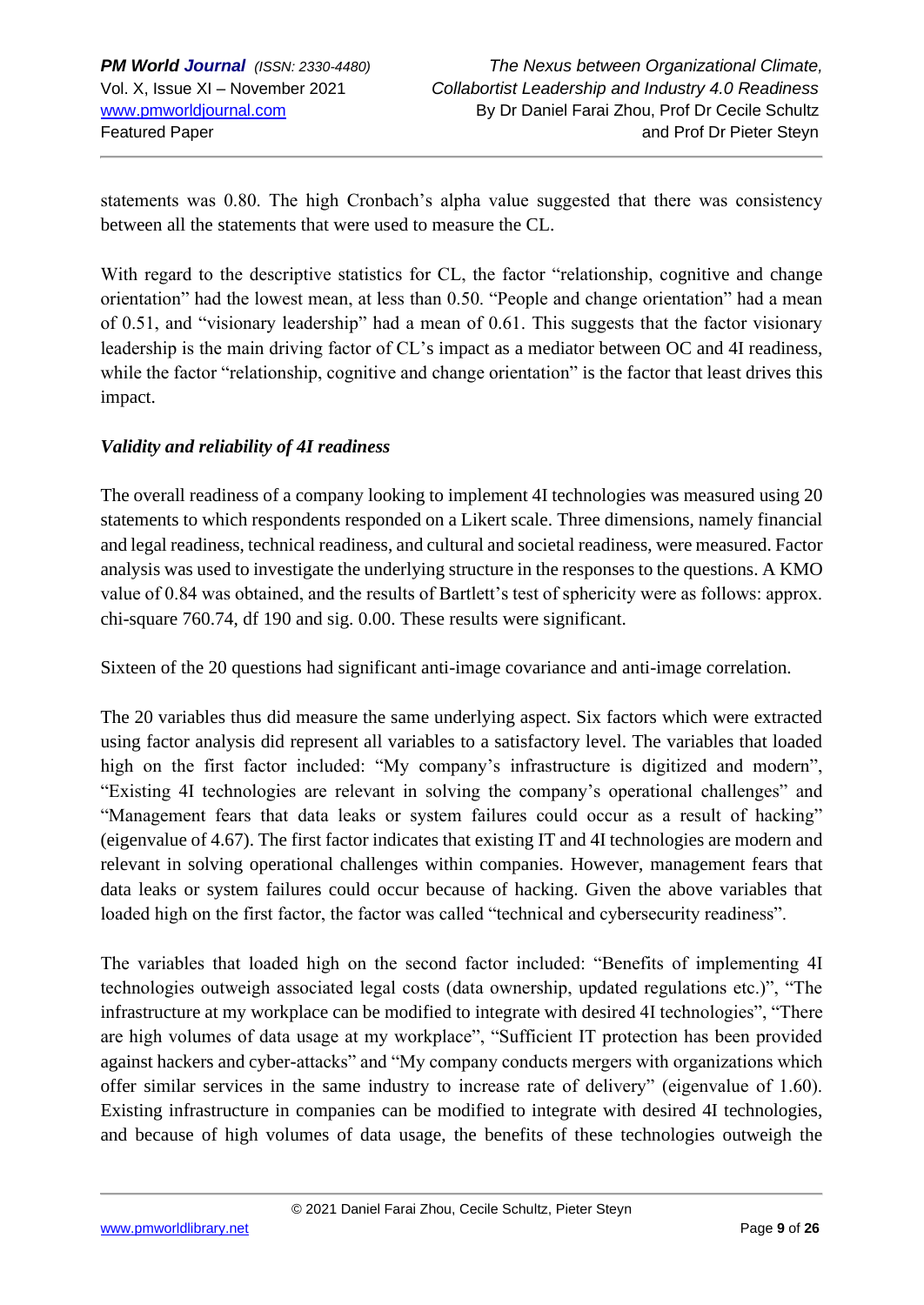associated legal and cybersecurity costs. Also, mergers with other organizations which offer similar services in the same industry often take place to increase rate of delivery. The second factor was called "technical, legal and partnership readiness".

The third factor had the following variables with high loadings: "Return on 4I investments is guaranteed", "Investing in 4I technology is beneficial" and "My company engages with other entities in different industries to expedite delivery and production" (eigenvalue of 1.29). Due to the guaranteed benefits and return on investment of 4I technology, IT and 4I infrastructure within companies are digitized and modern. This makes engagements with other entities in different industries easier, thereby expediting delivery and production. The third factor was called "financial and partnership readiness".

Variables which load high on the fourth factor included "Management provides sufficient resources to implement 4I technology", "Management is ready to adopt new processes for future business operations" and "My company collaborates with other businesses across the industry" (eigenvalue of 1.10). Management provides sufficient resources to implement 4I technology and is ready to adopt new processes for future business operations. This enables companies to successfully collaborate with other entities across the industry. Given the various variables with high loadings, the fourth factor was called "financial, change and partnership readiness".

The variables which loaded high on the fifth factor included: "Product integration with existing infrastructure can be complex", "I apply 4I technologies in my working environment" and "Management is afraid and wary of technology replacing jobs" (eigenvalue of 1.07). While applying 4I technologies, the integration of products with existing infrastructure can be complex. In addition, management is afraid and wary that eventually technology will replace jobs. This factor was called "technical and change readiness".

Lastly, the variables which loaded on the sixth factor were: "The cost of implementing 4I technology affects business operations" and "Management is ready to accommodate innovation which comes about with 4I" (eigenvalue of 1.01). Management in companies are ready to embrace innovation which comes about with 4I; however, the associated costs of implementing this technology often affect business operations. This factor was called "financial and change readiness".

The high Cronbach's alpha values suggested internal consistency for all five factors, and hence that each item measured the same concept as the overall factor. The Cronbach's alpha value for all the 4I readiness assessment statements together was 0.73. The high Cronbach's alpha values for all of the variables that were used as proxies for assessing 4I readiness suggested that there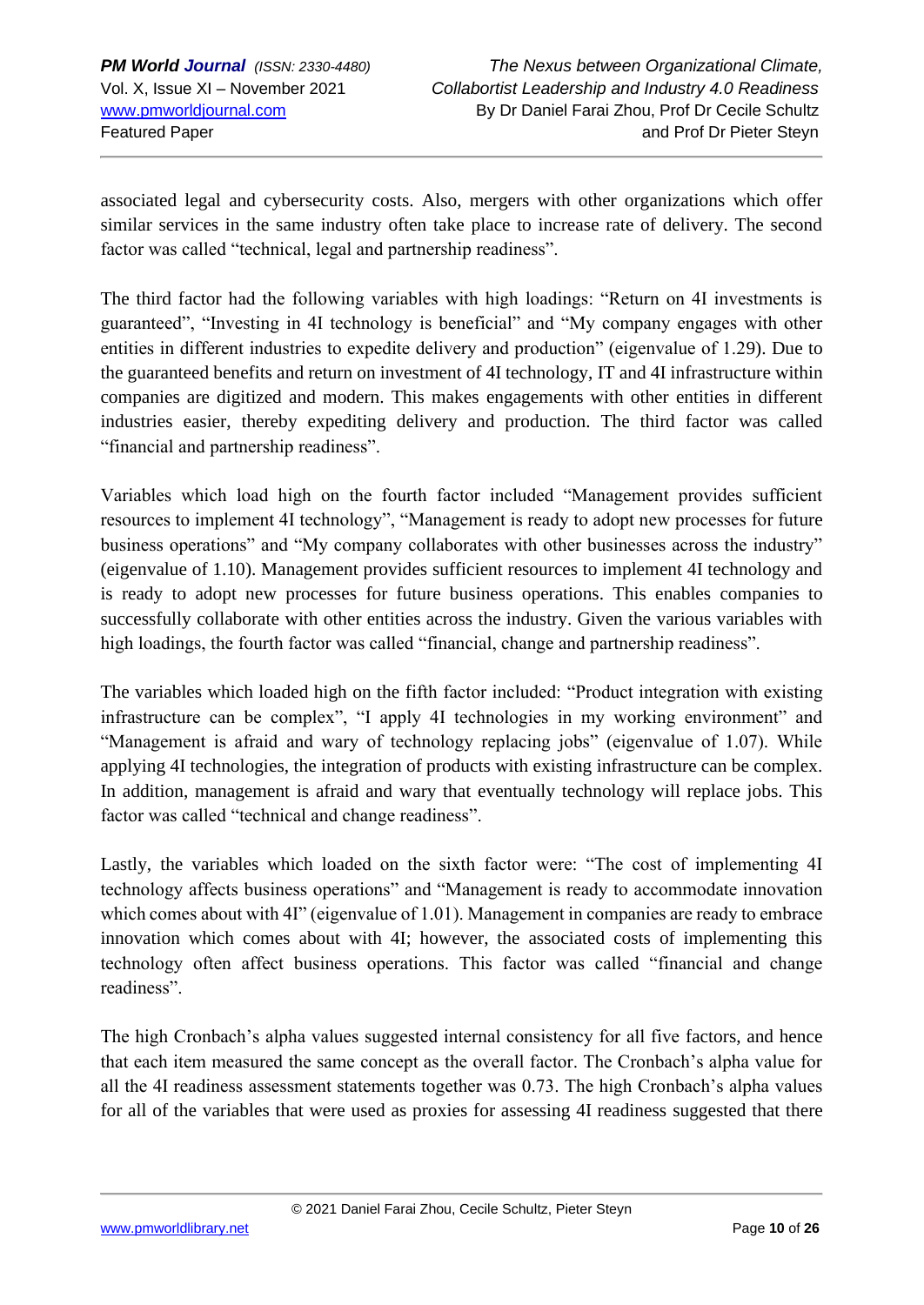was consistency between all of the statements that were used to gauge the overall readiness of a company looking to implement 4I technologies.

With regard to the descriptive statistics for 4I readiness, the factor "technical and cybersecurity readiness" had the lowest mean, at 0.23. "Financial, change and partnership readiness" had the highest mean, at 0.36. The factor "technical, legal and partnership readiness" had a mean of 0.26, while "financial and change readiness", "financial and partnership readiness" and "technical and change readiness" had means of 0.28, 0.30 and 0.31, respectively. This suggests that the factor "financial, change and partnership readiness" is the main driving factor for the overall readiness of a company looking to implement 4I technologies. The factor "technical and cybersecurity readiness" is the factor that drives this readiness the least.

#### *Validity and reliability of OC*

OC was measured based on 40 statements to which respondents responded on a Likert scale. Eight dimensions of OC were measured. Factor analysis was used to investigate the underlying structure in the responses to questions aimed at measuring OC. A KMO value of 0.88 was obtained for OC, and the results of Bartlett's test of sphericity were as follows: approx. chi-square 358.62, df 703 and sig. 0.00. These results were significant.

The variables were grouped into 10 factors. Variables that were included in the analysis had communalities greater than 0.50 and anti-image correlation greater than 0.60. The 34 variables thus did measure the same underlying aspect, and the 10 factors extracted with the factor analysis did represent all variables to a satisfactory level.

The variables that loaded high on the first factor included: "My co-workers are interested in me", "Management trusts me", "Management does not give the wrong advice", "Management helps me whenever I need assistance", "Management is interested in me", "Management supports me whenever I face difficulties", "Management assists me with my errors" and "Management can terminate your service if you deserve it" (eigenvalue of 11.00). The first factor thus indicates that, when management trusts its employees, it does not give wrong advice and helps employees when they need assistance, especially with errors. In addition, co-workers will be interested in each other if management supports employees in the face of difficulties. However, management could terminate employees' services if they deserve it. Given the respective variables that loaded high on the first factor, the factor was called "bilateral trust and support".

The variables that load high on the second factor included: "My co-workers get along", "Management gives me a pat on the back", "My manager lets me know when I'm doing well", "My manager recognizes my good job" and "I receive a fair shake from my manager" (Eigenvalue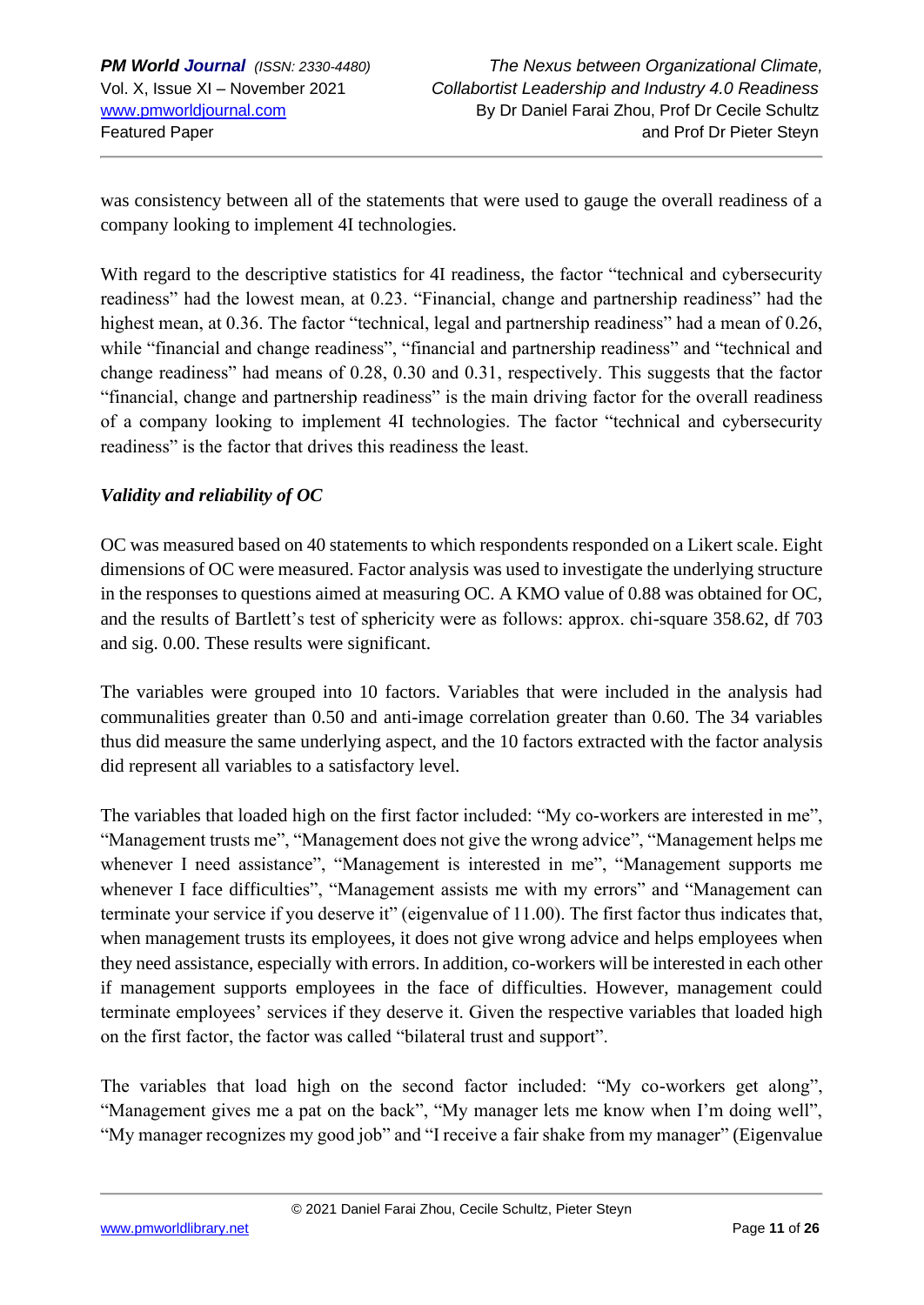of 2.83). Management gives its employees praise, recognizes its employees when they do well and treats them fairly, thereby creating a friendly environment amongst co-workers. The second factor was called "fairness".

The third factor had the following variables with high loadings: "Management keeps its commitments", "Management encourages my ideas", "Management likes new ways of doing things" and "Management does not compromise" (eigenvalue of 1.80). Management promotes new ideas and new ways of doing things, does not compromise and keeps its commitments towards employees. The third factor was called "motivation and innovation".

Variables which loaded high on the fourth factor included: "I make most decisions relating to my work", "I'm allowed to organize my work", "My co-workers help each other" and "We have team spirit" (eigenvalue of 1.53). Management allows employees to make decisions and organize their own work. Employees have team spirit and assist each other. Given the various variables that loaded high on the fourth factor, this factor was called "autonomy and cohesion". Variables that loaded high on the fifth factor included: "I schedule my own work", "My co-workers and I have a lot in common", "Management does not share information", "Management can terminate your service if you deserved it", "I work in a relaxed place" and "Management only calls when there are problems at work" (eigenvalue of 1.37). In general, employees work in a relaxed place. However, they have a great deal in common when it comes to the treatment they receive from management. Management does not share information and only calls when there are problems. Management only terminates the services of employees who deserve it. The fifth factor was called "trust".

On the sixth factor, variables which loaded high included: "I determine my own work", "Management has integrity", "It is easy for me to talk to management" and "Management constantly lobbies for new ideas" (eigenvalue of 1.32). Organizations whose management constantly lobbies for new ideas from employees make it easy for employer–employee dialogue to take place. Such management often has integrity and allows employees to determine their own work. The sixth factor was called "trust and creativity".

On the seventh factor, the only variables that loaded high were: "Management encourages new ways" and "I'm allowed to improve on methods" (eigenvalue of 1.21). Management encourages employees to find new ways of doing things and improve on methods. The seventh factor was called "innovation".

The variables which loaded high on the eighth factor were: "I set my own standards", "My manager uses me as an example" and "Management sets reasonable objectives" (eigenvalue of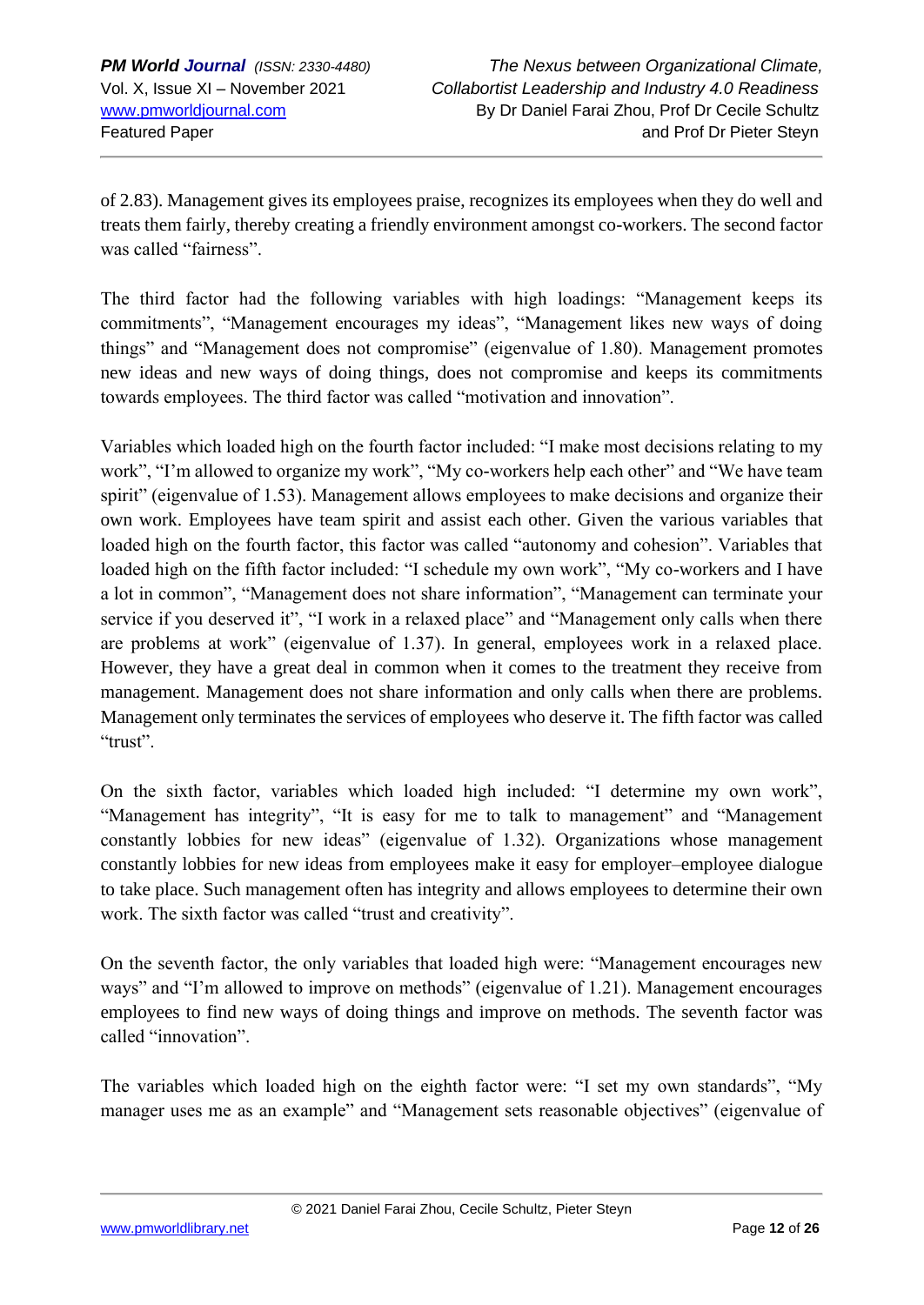1.17). Management uses employees who set their own standards as examples and often set reasonable objectives. In this instance, the eighth factor was called "role modelling and fairness".

The ninth factor had the following variables with high loadings: "I never have a day off" and "I get burned out" (eigenvalue of 1.12). Employees who never have a day off at work are burned out. The ninth factor was called "fatigue".

The 10th and final factor had one variable with a high loading: "There is much work and little time at my workplace" (eigenvalue 1.02). There is a great deal of work and very little time to perform it. The last factor was called "pressure".

All 10 factors had Cronbach's alpha values greater than 0.70. The high Cronbach's alpha values suggested internal consistency in all 10 factors, and hence that each item measured the same concept as the overall factor. The Cronbach's alpha value for the OC statements altogether was 0.93. The high Cronbach's alpha value for all the variables that were used as proxies for OC suggested consistency between all the statements that were used to measure OC.

With regard to the OC descriptive statistics, the factor "pressure" had the lowest mean, at 0.24, while the factor "bilateral trust and support" had the highest mean, at 0.66. This suggests that bilateral trust and support are the main driving factor of OC, while pressure drives OC the least. This is congruent with existing literature.

#### *Mediation of the relationship between CL, OC, and 4I readiness*

Although the traditional four-step approach to mediation suggested by Baron and Kenny (1986) is still widely used, it is also criticized. An alternative to this method, which is often used in addition to it, is bootstrapping (MacKinnon *et al.* 2004). The bootstrapping method involves taking a superficially large number of random samples (e.g., 5000) with replacement of the same sample size from one's own data, estimating the indirect effect (the ab path) in each sample, ordering those estimates from lowest to highest, and then defining a confidence interval for the bootstrapped indirect effect within some range of percentiles (e.g., the 2.5th and 97.5th percentile for a 95% confidence interval). However, in this study, the traditional four-step approach to mediation was used.

Baron and Kenny (1986) state that mediation is a hypothesized causal chain in which one variable affects a second variable that, in turn, affects a third variable. Based on the citation above, a mediator can be described as a variable that mediates the relationship between the dependent and independent variable. In this study, multiple regression analysis with mediation was used to determine whether CL was a mediator between OC and 4I readiness. The results of this analysis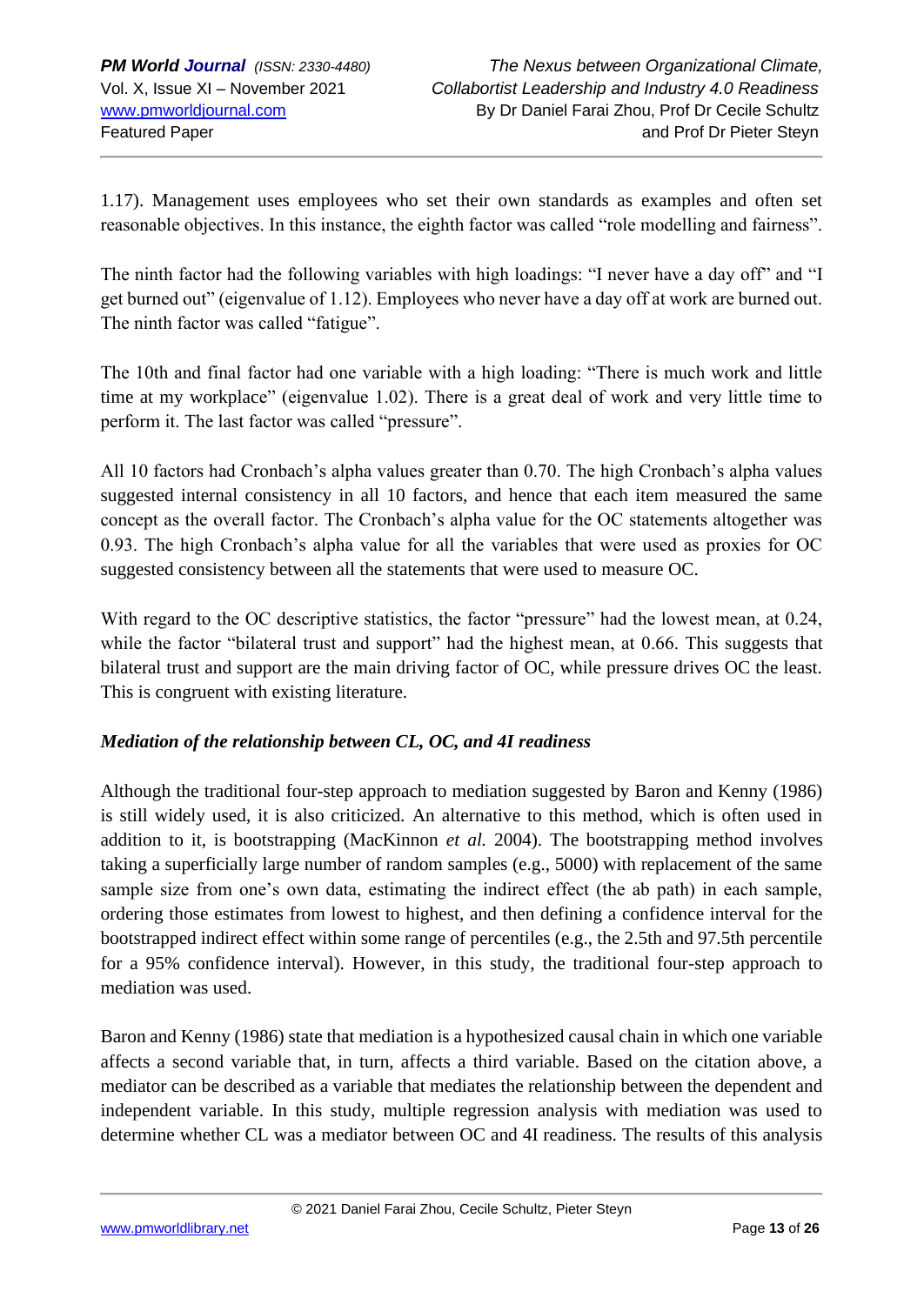are reported below. Tables 1 to 4 show the level to which the investigated variables were related to each other and the level to which the mediator variable mediated the relationship between the independent and dependent variable. Total scores for each of the constructs were calculated for the purposes of the mediation. The details of the mediation process are illustrated in Table 1.

#### **Table 1:** Outcome variables.

|                                                                                                                                                                                                                                                                                                                                                                                                                                             |                              | Coef. | Std. err. | $\mathbf{Z}% ^{T}=\mathbf{Z}^{T}\times\mathbf{Z}^{T}$ | P > z | [95% conf. interval] |      |
|---------------------------------------------------------------------------------------------------------------------------------------------------------------------------------------------------------------------------------------------------------------------------------------------------------------------------------------------------------------------------------------------------------------------------------------------|------------------------------|-------|-----------|-------------------------------------------------------|-------|----------------------|------|
| Structural                                                                                                                                                                                                                                                                                                                                                                                                                                  |                              |       |           |                                                       |       |                      |      |
| <b>4I</b> readiness                                                                                                                                                                                                                                                                                                                                                                                                                         |                              |       |           |                                                       |       |                      |      |
|                                                                                                                                                                                                                                                                                                                                                                                                                                             | CL                           | 0.35  | 0.05      | 6.79                                                  | 0.00  | 0.25                 | 0.45 |
|                                                                                                                                                                                                                                                                                                                                                                                                                                             | OC                           | 0.41  | 0.06      | 7.18                                                  | 0.00  | 0.29                 | 0.52 |
| CL                                                                                                                                                                                                                                                                                                                                                                                                                                          |                              |       |           |                                                       |       |                      |      |
| $\mathbf{r} \cdot \mathbf{n}$ , $\mathbf{r} \cdot \mathbf{n}$ , $\mathbf{r} \cdot \mathbf{n}$ , $\mathbf{r} \cdot \mathbf{n}$ , $\mathbf{r} \cdot \mathbf{n}$ , $\mathbf{r} \cdot \mathbf{n}$ , $\mathbf{r} \cdot \mathbf{n}$ , $\mathbf{r} \cdot \mathbf{n}$ , $\mathbf{n} \cdot \mathbf{n}$ , $\mathbf{n} \cdot \mathbf{n}$ , $\mathbf{n} \cdot \mathbf{n}$ , $\mathbf{n} \cdot \mathbf{n}$ , $\mathbf{n} \cdot \mathbf{n}$ , $\mathbf{n$ | OC<br>$40.40 - 0.32 + 1.260$ | 1.03  | 0.05      | 22.83                                                 | 0.00  | 0.94                 | 1.12 |

**LR** test of model vs. saturated:  $\text{chi}^2(2142) = 4748.50$ , Prob  $> \text{chi}^2 = 0.00$ 

The mediation total effects of OC (X) on 4I readiness (Y) are illustrated in Table 2.

#### Table 2. Total effect(s) of X on Y.

|                     | Coef. | Std. err. | z     | P > z | [95% conf. interval] |      |
|---------------------|-------|-----------|-------|-------|----------------------|------|
| Structural          |       |           |       |       |                      |      |
| <b>4I</b> readiness |       |           |       |       |                      |      |
| CL                  | 0.35  | 0.05      | 6.79  | 0.00  | 0.25                 | 0.45 |
| OC                  | 0.77  | 0.04      | 19.69 | 0.00  | 0.69                 | 0.86 |
| CL                  |       |           |       |       |                      |      |
| OC                  | 1.03  | 0.05      | 22.83 | 0.00  | 0.94                 | 1.12 |

The mediation direct effects of  $OC(X)$  on 4I readiness  $(Y)$  are illustrated in Table 3.

#### **Table 3.** Direct effect(s) of X on Y.

|                     | Coef. | Std. err. | z     | P > z    | [95% conf. interval] |      |
|---------------------|-------|-----------|-------|----------|----------------------|------|
| Structural          |       |           |       |          |                      |      |
| <b>4I</b> readiness |       |           |       |          |                      |      |
| CL                  | 0.35  | 0.05      | 6.79  | 0.00     | 0.25                 | 0.45 |
| OC                  | 0.41  | 0.06      | 7.18  | $0.00\,$ | 0.29                 | 0.52 |
| CL                  |       |           |       |          |                      |      |
| OC                  | 1.03  | 0.05      | 22.83 | 0.00     | 0.94                 | 1.12 |

The mediation indirect effects of OC (X) on 4I readiness (Y) are illustrated in Table 4.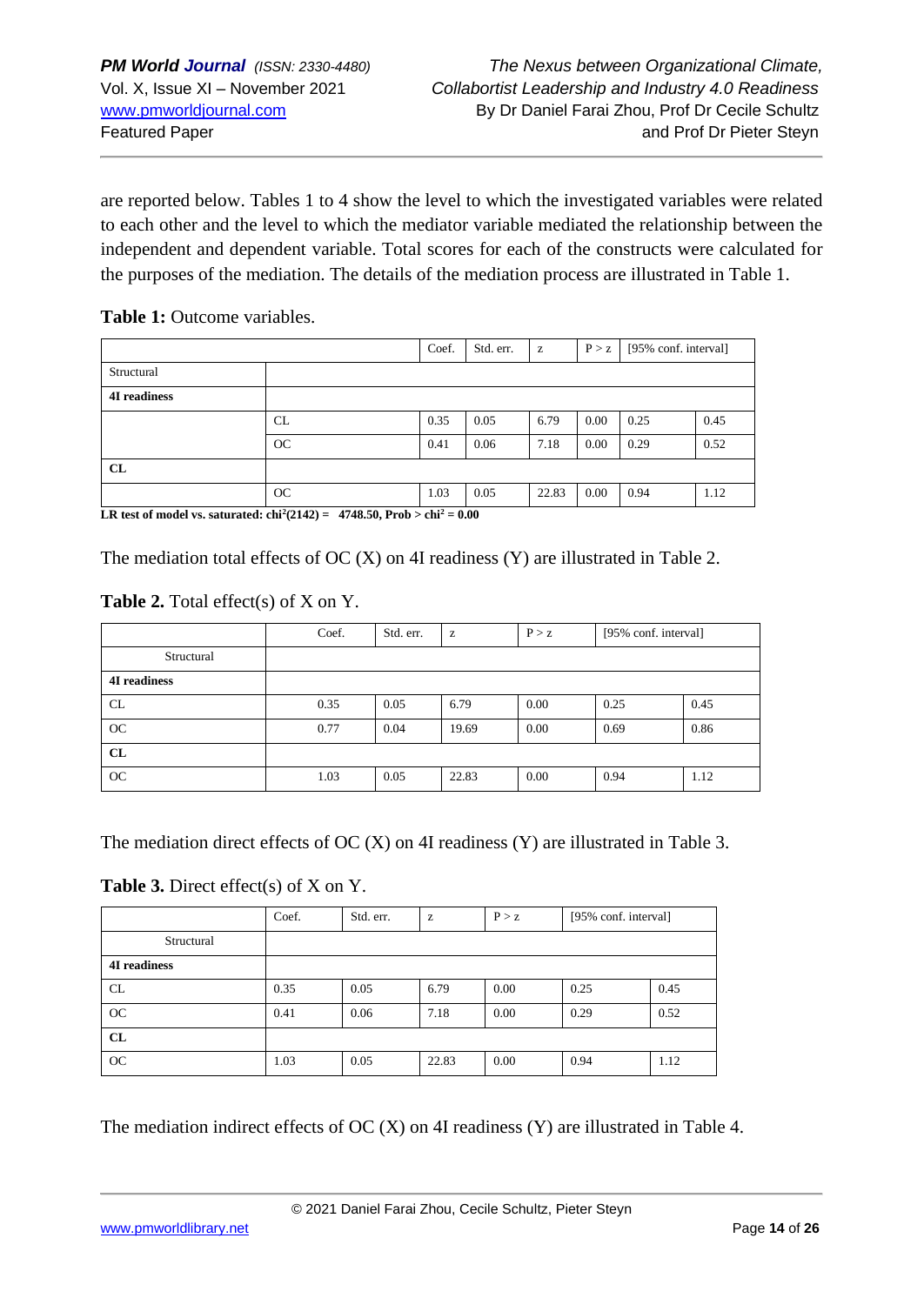#### **Table 4.** Indirect effect(s) of X on Y.

|              | Coef. | Std. err. | z    | P > z | [95% conf. interval] |      |  |
|--------------|-------|-----------|------|-------|----------------------|------|--|
| Structural   |       |           |      |       |                      |      |  |
| 4I readiness |       |           |      |       |                      |      |  |
| OC           | 0.36  | 0.05      | 6.68 | 0.000 | 0.26                 | 0.47 |  |

Figure 1 below illustrates the effect of CL (M) on the relationship between OC (X) and 4I readiness (Y).



**Figure 1.** Illustration of a mediation design: X affects Y indirectly through M. Figure 2 establishes the relationship between OC (X) and 4I readiness (Y).



Figure 2. Illustration of a direct effect: X directly affects Y.

Based on Baron and Kenny (1986), mediation consists of four steps as depicted in the two figures above. These four steps in mediation are presented below:

- **Step 1**: This step, illustrated by path (c) of the mediation model shown in Figure 2, established the relationship between  $OC(X)$  and 4I readiness  $(Y)$ . As shown in Table 2, the regression of OC (i.e. independent/predictor variable) on 4I readiness (i.e. dependent/outcome variable) was significant ( $\beta = 0.77$ ,  $p = 0.00$ ). This showed that OC made a positive contribution to 4I readiness.
- **Step 2**: This step, represented by path (a) of the mediation model indicated in Figure 1, showed that the independent variable, namely OC (X), was correlated to the mediator, namely CL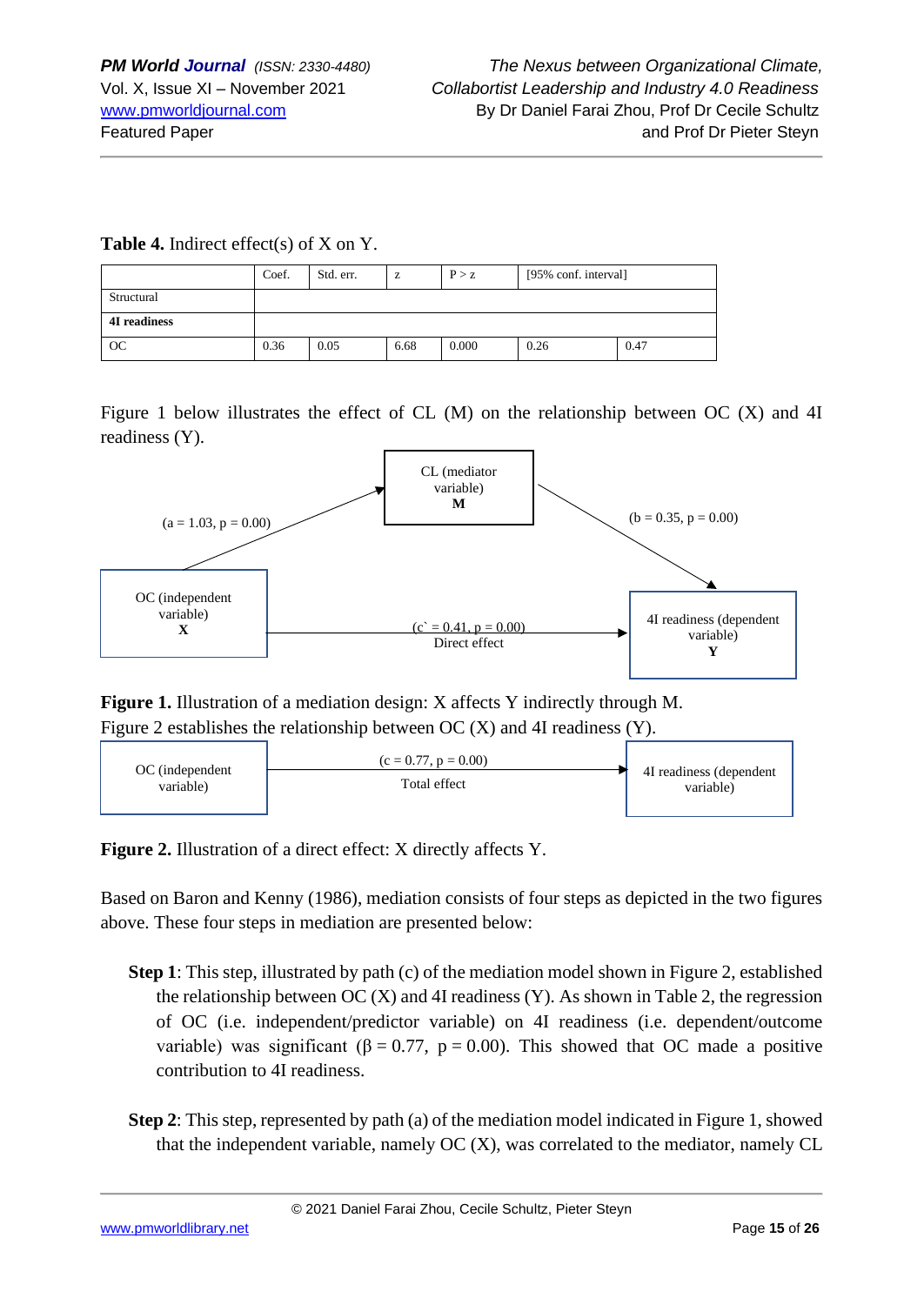(M). This step essentially involves treating the mediator as if it were an outcome variable and represents the path above. Step 2 showed that the regression of OC on the mediator (CL) was also significant ( $\beta = 1.03$ ,  $p = 0.00$ ). This showed that OC made a positive contribution to CL.

- **Step 3**: This step, represented by path (b) in Figure 1, was used to indicate the relationship between CL (M) and 4I readiness (Y). However, this relationship needed to be controlled for the independent variable. In this case, the relationship between CL (i.e., mediator) on 4I readiness (i.e., dependent variable), controlling for OC, was significant ( $\beta = 0.35$ ,  $p = 0.00$ ). This significant regression showed that CL made a positive contribution to 4I readiness.
- **Step 4**: This step, represented by path (c) in Figure 1, was used to determine whether CL (M) mediated the relationship between  $OC(X)$  and 4I readiness  $(Y)$ . If the effect of X on Y controlling for M were zero, it would show complete mediation. According to Preacher and Hayes (2004, p. 717), "where the effect of variable X on variable Y is reduced or decreased after the inclusion of the mediator variable, the direct effect is said to have been partially mediated". The analysis revealed that the coefficient was reduced (from  $\beta = 0.77$ to  $β = 0.41$ ) when the mediator (CL) was included. OC was still a significant predictor of 4I readiness ( $\beta$  = 0.41, p = 0.00), suggesting partial mediation.

In conclusion, as illustrated in Tables 1 to 4, the results from the mediation test relationship indicated that CL mediated the relationship between OC and 4I readiness; therefore, mediation can be assumed. These tables further revealed a positive and significant nexus between OC, CL and the readiness for 4I.

# **Discussion**

Empirical findings of the study are discussed to understand the nexus between OC, Cl and 4I readiness.

The first research question was as follows: "Are there significant relationships between OC, CL and the lack of readiness for 4I displayed by the construction industry". Reviewed literature confirms that there is a positive and significant relationship between OC and leadership, which includes CL (Steyn and Semolic 2017, 2019, Steyn 2019, Rahmana *et al.* 2013). From the citations above, it can be concluded that there is a connection between OC and CL.

OC had a positive significant direct effect on CL, with a coefficient of 1.03. The regression of OC on CL was also significant. This cements the conclusion that there is a significant positive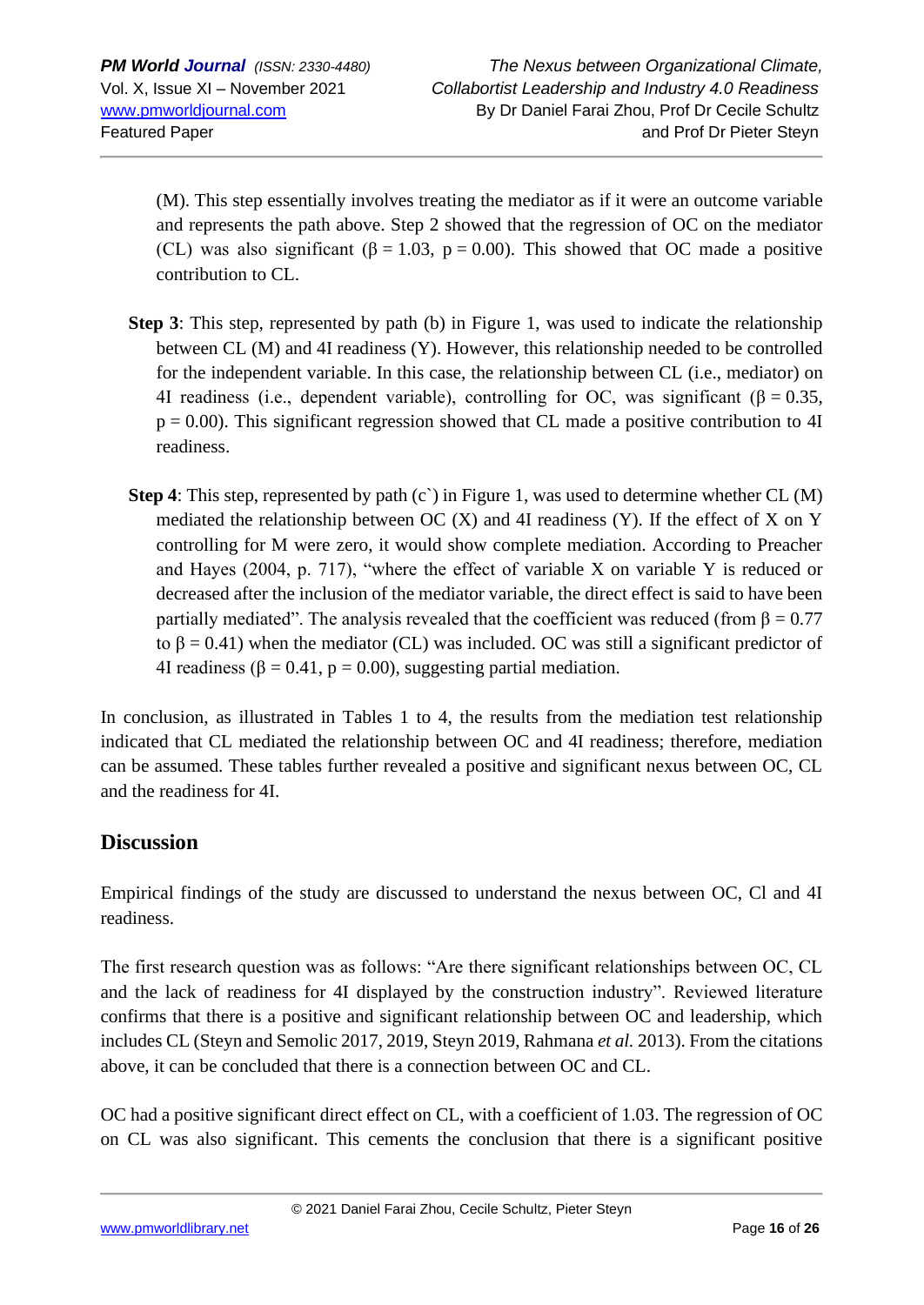relationship between OC and CL. A strong relationship was also found between CL and 4I readiness, and mediated the relationship between OC and 4I readiness. These relationships had not been tested before in this manner, and there is no existing reviewed literature which confirms the positive and significant relationship between OC, CL and 4I readiness. However, this study revealed a significantly positive relationship between OC, CL 4I readiness. Based on the conclusions from the research questions and from the individual relationships between OC, CL and 4I readiness, it can be concluded that, firstly, CL is a partial mediator of the relationship between OC and 4I readiness, and secondly, that CL and OC significantly predict 4I readiness.

The second research question was as follows: "Do CL and OC predict 4I readiness?" Not many available studies have tested OC and CL against 4I readiness. However, the reviewed literature agrees that there is a positive and significant relationship between OC and CL, as well as between CL and 4I readiness (Steyn and Semolic 2019, Steyn 2019, Koys and DeCotiis 1991, Rahmana *et al.* 2013, Semolic and Steyn 2017). The data gleaned during this research provided insight into the relationship between OC, CL and 4I readiness. The research findings showed that OC had a significant and positive direct effect on CL, with a coefficient of 1.03. The researchers continued to find a significant and positive direct effect between OC and 4I readiness, with a coefficient of 0.41. There was also a third and final significant and positive direct effect of CL on 4I readiness, with a coefficient of 0.35. The researchers further deduced that OC had a total effect of 0.77 on 4I readiness. These direct effects suggest that, by controlling the mediator (CL), the coefficient is reduced. The above empirical findings and literature review led to the conclusion that CL and OC significantly predict 4I readiness.

The third research question was as follows: "Is CL a mediator between OC and 4I readiness?" There are no precedent studies or existing scientific literature which found CL to be a mediator between OC and 4I readiness. One of the key drivers for conducting this study was to produce new knowledge and address this research gap. Based on the empirical findings above, it can be concluded that CL is a partial mediator of the relationship between OC and 4I readiness. Steyn and Semolic (2017) disagree with the opinions expressed by critiques regarding the negative effect and negative influence of technological innovations, and this concurs with the findings of this study. The research findings are mostly in agreement with existing literature on CL and 4I, but not 4I readiness and OC. The literature (Stiles 1995, Collins and Porras 2002, Kreitner and Kinicki 2004, Semolic 2010, 2012, Rahmana *et al.* 2013, Steyn and Semolic 2016, 2017, Steyn 2019) shows a broad agreement that organizations cannot solely rely on prescriptive strategies but should progressively rely more on emergent approaches to strategy development and implementation.

Data gleaned during this research provided insight into the influence and role of CL on the relationship between OC and 4I readiness. The study and analysis of the mediation results revealed CL was a mediator between OC and 4I readiness. According to Preacher and Hayes (2004), where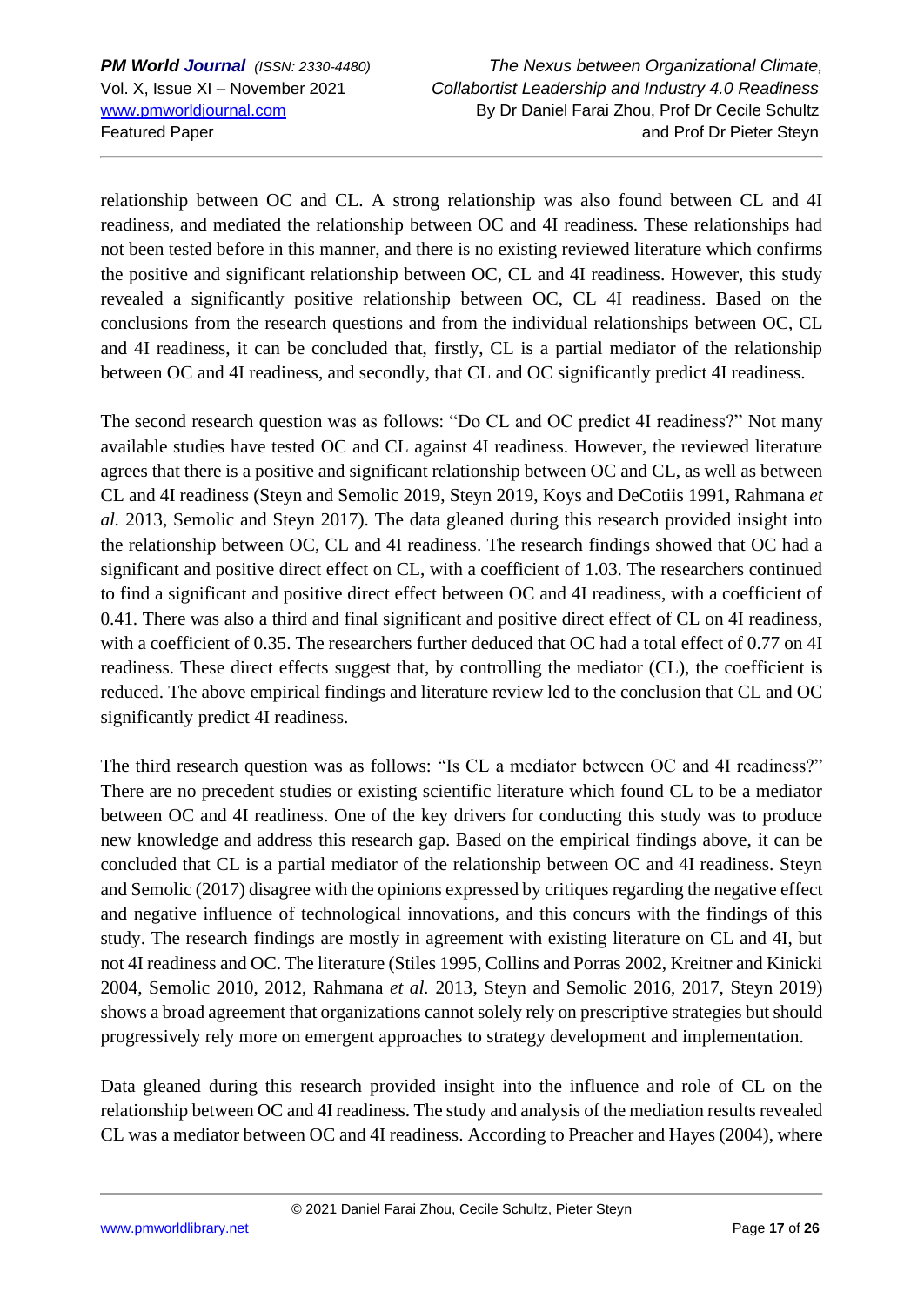the effect of variable X on variable Y is reduced or decreased after the inclusion of the mediator variable, the direct effect is said to have been partially mediated. The analysis also revealed that the coefficient was reduced (from  $\beta = 0.77$  to  $\beta = 0.41$ ) when the mediator (CL) was included. OC was still a significant predictor of 4I readiness ( $\beta = 0.41$ ,  $p = 0.00$ ), suggesting partial mediation.

The fourth research question was as follows: "What strategies could be developed and implemented to overcome the 4I readiness problem?" By aligning OT and IT, enterprises can transform unprocessed data into meaningful, actionable information that increases productivity, simplifies decision-making and improves business results (Redhat 2016). According to Atos (2012), IT/OT convergence is promoted by two drivers: economic pressures resulting from globalization and intensifying competition, and the benefits and eventual competitive advantages that stem from the integration of these disciplines. Darnley *et al.* (2018) are of the opinion that innovators promote cultures which view disruptive technologies as opportunities to evolve best practices. Empirical findings from the research revealed significant relationships between OC, CL and 4I readiness.

The study also exposed that CL was a mediator between OC and 4I readiness. The data gleaned from the research further indicated that OC and CL were significant predictors of 4I readiness. Against the above background and with reference to the literature review about OC, CL and 4I readiness, the overall conclusions presented in the next section relate to strategies that can be employed to overcome the lack of 4I readiness within the construction industry. Definite strategies can therefore be developed and implemented to overcome the 4I readiness problem. The outcome of the research hypotheses were as follows:

- H1: There are significant relationships between OC, CL and 4I readiness: Accept
- H2: CL and OC predict 4I readiness in the construction industry: Accept
- H3: CL is a mediator between OC and 4I readiness: Accept but partial mediation

# **Conclusions**

The current study is the first to establish the nexus between OC, CL and 4I readiness. It can be concluded that organizations which aspire to implement 4I technologies should assess their readiness based on the following factors: based on technical and cybersecurity readiness; technical, legal and partnership readiness; financial and partnership readiness; financial, change and partnership readiness; technical and change readiness; and financial and change readiness. However, 4I readiness is a dependent variable that is predicted by the relationship between OC and CL. It can also be concluded that stronger and improved relationships between OC and CL will enable companies to better prepare themselves to implement 4I technologies. This study has revealed that CL is an arbiter of the nexus between OC and 4I readiness. Based on the findings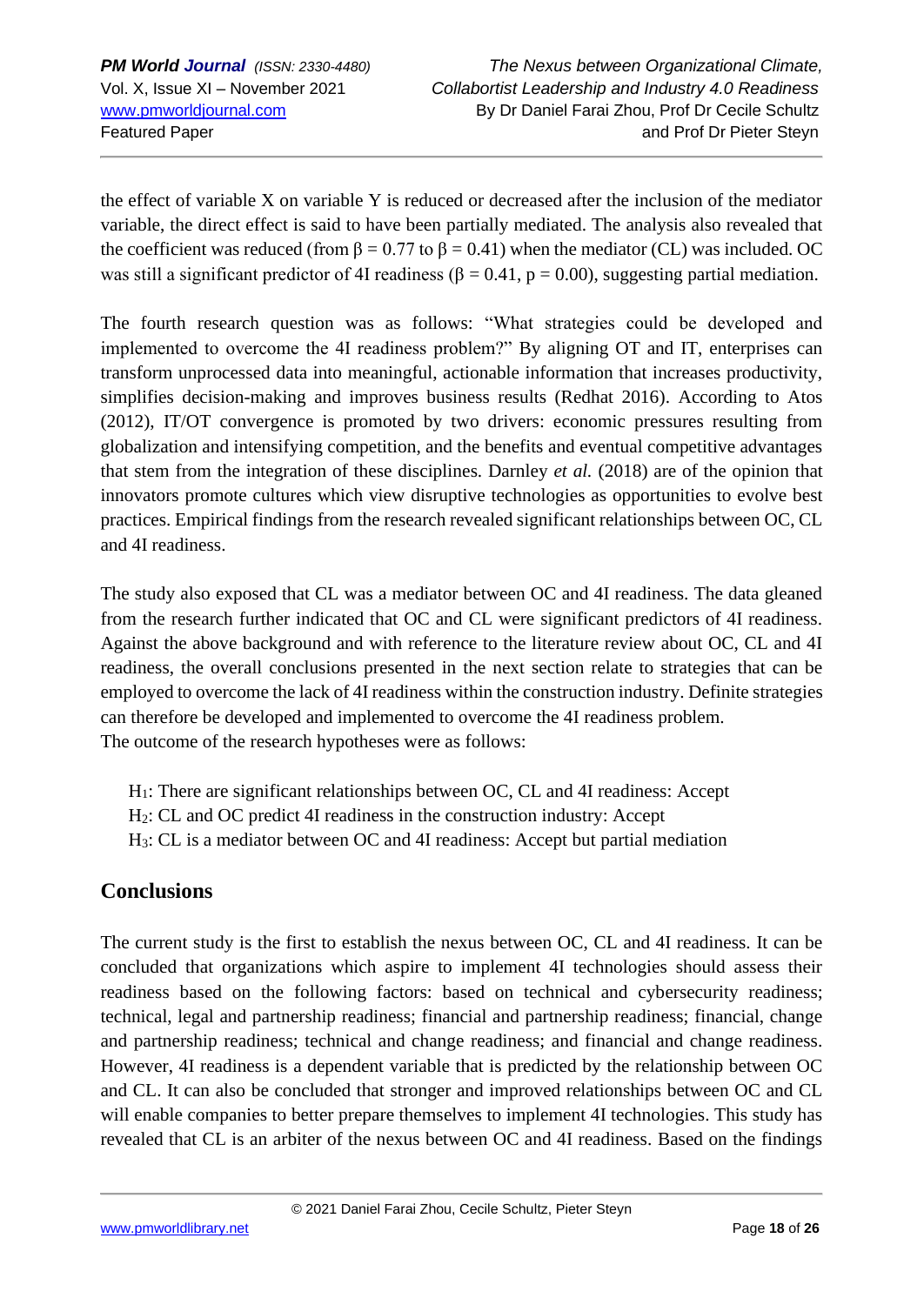presented above, the following overall assertion can be drawn that CL is indeed a good mediator between OC and 4I readiness. The research hypotheses above have been accepted based on the holistic recommendations and the answers to the research questions.

### *Limitations*

According to Collis and Hussey (2009), weaknesses in research are identified by limitations. The following limitations were identified during the research study pertaining to the data collection methods and sample characteristics:

Firstly, the data was collected at a single point in time (cross-sectional). This raises the question of whether the findings would have been the same if the data had been collected over a period (longitudinally), which could be characterized by different emotional states that the employees may have experienced over the period. Secondly, although the primary researcher guaranteed the respondents that their responses would be anonymous, respondents might still have been careful regarding the information they disclosed. Thirdly, the 4I phenomenon is new in South Africa as a whole, and its values are still being debated. Therefore, only a few respondents who understood the concept managed to respond to the questions. Finally, although all nine provinces were targeted for the collection of data required for the study, some provinces like Mpumalanga, Limpopo, Northern Cape and Western Cape were underrepresented. Some respondents chose not to participate in the study for reasons which were not disclosed to the researcher. The data which was finally collected could not be said to be a true reflection of the construction industry within the nine provinces.

While these limitations have not negatively impacted on the findings of the study, they should be noted when future research is considered in the same field of study.

# *Future research*

It will be beneficial if a comparative study could be conducted regarding the collective impact of OC and 4I readiness on CL. The intention of the future research will be, amongst others, to establish whether OC is a moderator of the relationship between CL and 4I readiness. The comparison of CL as a mediator and OC as a moderator will be of vital importance as it will reveal which of the two is more significant and impacts 4I readiness more. Finally, a qualitative study can be conducted to obtain rich data about CL, OC and 4I readiness.

#### **Acknowledgements**

The authors would like to thank everyone who contributed to this study for providing data.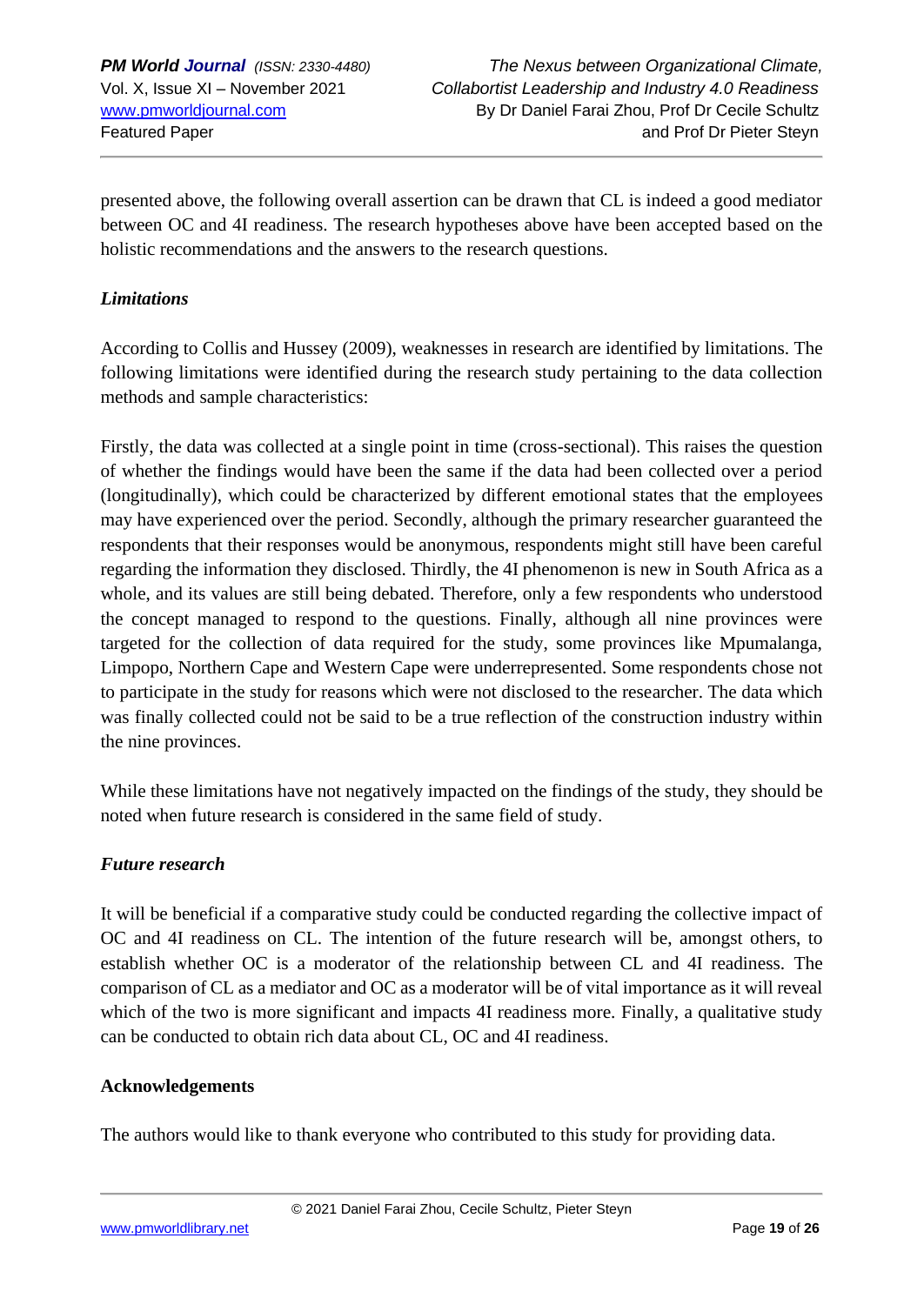#### **Disclosure statement**

No potential conflict of interest was reported by the authors.

#### **Data availability statement**

The data that support the findings of this study are available on request from the corresponding author, [DFZ]. The data are not publicly available due to their containing information that could compromise the privacy of research participants.

### **References**

Atos, 2012. *White paper: IT/OT convergence* [online]. Available from: http://www.atos.net/ [Accessed 5 October 2019].

Baron, R.M. and Kenny, D.A., 1986. The moderator-mediator variable distinction in social psychological research: conceptual, strategic, and statistical considerations. *Journal of personality and social psychology*, 51, 1173–1182.

Bartlett, M.S., 1951. The effect of standardization on a Chi-square approximation in factor analysis. *Biometrika*, 38 (3/4), 337–344.

Baskerville, R.L. and Wood-Harper, A.T., 1996. A critical perspective on action research as a method for information systems research. *Journal of information technology*, 11, 235–246.

Blumberg, B., Cooper, D.R., and Schindler, P.S., 2011. *Business research methods*. London: McGraw-Hill.

Brown, T.A. and Moore, M.T., 2012. Confirmatory factor analysis. In R.H. Hoyle, ed. *Handbook of structural equation modeling*. New York: Guilford, 361–379.

Burell, G. and Morgan, G., 1979. *Sociological paradigms and organisational analysis.* London: Heiman.

Coghlan, D. and Brannick, T., 2002. *Doing action research in your organization*. London: Sage.

Collins, J. and Porras, J.I., 2002. *Built to last* [online]. Available from: https://www.harpercollins.com/9780062119087/built-to-last [Accessed 4 February 2020].

Collis, J. and Hussey, R., 2009. *Business research: a practical guide for undergraduate and postgraduate students*. Hampshire: Palgrave Macmillan.

Cooper, D. and Schindler, P., 2006. *Business research methods*. 9th ed. Boston, MA: McGraw-Hill Irwin.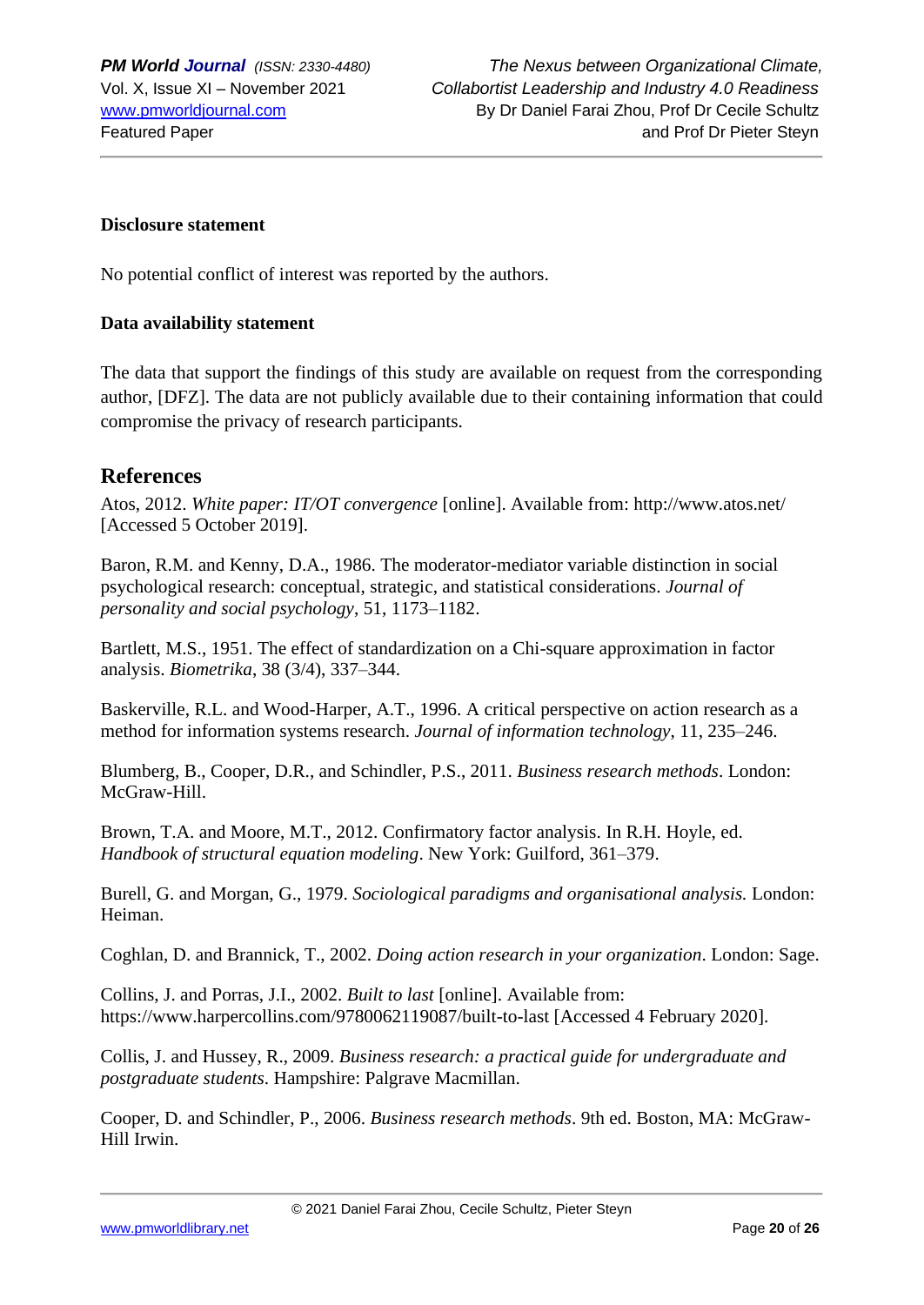Dalenogare, L.S., et al., 2018. The expected contribution of Industry 4.0 technologies for industrial performance. *International journal of production economics*, 204, 383–394.

Darnley, R.E., *et al.*, 2018. *Industry 4.0: digitization in Danish industry* [online]. Available from:<https://digital.wpi.edu/pdfviewer/mg74qm64r> [Accessed 14 June 2021].

Datta, M., 2000. *Challenges facing the construction industry in developing countries* [online]. Available from:<https://www.irbnet.de/daten/iconda/CIB8842.pdf> [Accessed 27 May 2021].

Economic Development Department, 2014. *Managing major infrastructure development: lessons on competitive rivalry.* Available from: [http://www.economic.gov.za/knowledge](http://www.economic.gov.za/knowledge-networks/competition-policy/450-infrastructure-development-rivalry/download)[networks/competition-policy/450-infrastructure-development-rivalry/download](http://www.economic.gov.za/knowledge-networks/competition-policy/450-infrastructure-development-rivalry/download) [Accessed 10 July 2019].

Flora, D.B. and Curran, P.J., 2004. An empirical evaluation of alternative methods of estimation for confirmatory factor analysis with ordinal data. *Psychological methods*, 9 (4), 466.

Glen, S., 2016. *Kaiser-Meyer-Olkin (KMO) test for sampling adequacy* [online]. Available from: https://www.statisticshowto.com/kaiser-meyer-olkin/ [Accessed 8 December 2020].

Kasi, P.M., 2009. *Research: what, why and how?* Bloomington, IN: AuthorHouse.

Koys, D.J. and DeCotiis, T.A., 1991. Inductive measures of psychological climate. *Human relations*, 44 (3), 265–283.

Kreitner, R. and Kinicki, A., 2004. *Organisational behaviour.* London: McGraw-Hill.

Leedy, P.D. and Ormrod, J.E., 2001. *Practical research: planning and design*. 7th ed. Upper Saddle River, NJ: Merrill Prentice Hall.

Leedy, P.D. and Ormrod, J.E., 2005. *Practical research: planning and design*. Upper Saddle River, NJ: Prentice Hall.

MacKinnon, D., Lockwood, C., and Williams, J., 2004. Confidence limits for the indirect effect: distribution of the product and resampling methods. *Multivariate behavioral research*, 39, 99– 128.

Mouton, J. and Marais, H.C., 2001*. Basic concepts in the methodology of social sciences.* Pretoria: Human Science Research Council.

Preacher, K.J. and Hayes, A., 2004. SPSS and SAS procedures for estimating indirect effects in simple mediation models. *Behaviour research methods, instruments and computers*, 36 (4), 717– 731.

Punch, K., 2003. *Survey research: the basics*. London: Sage.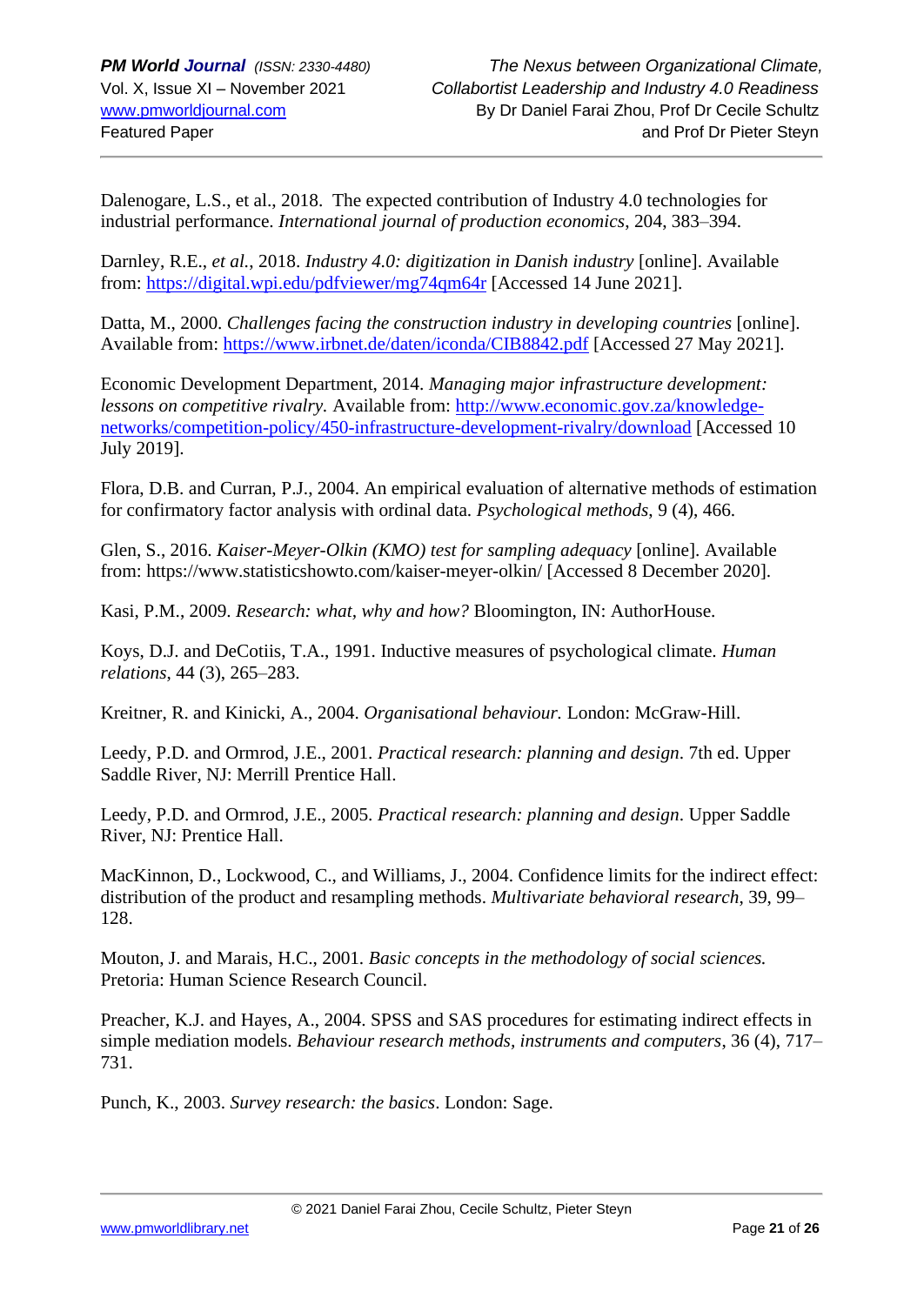Rahmana, S.H.A., *et al.*, 2014. The importance of collaboration in construction industry from contractors' perspectives. *Procedia – social and behavioral sciences*, 129, 414–421.

Redhat, 2016. *White paper: bridging the gap between operational technology and information technology* [online]. Available from:<http://www.redhat.com/> [Accessed 5 October 2019].

Samari, M. and Shafiei, M.W., 2012. Project management best practices for the developing construction industry. *Elixir journal of sustainable architecture*, 48, 9461–9466.

Sekeran, U., 2003. *Research methods for business: a skill building approach.* 4th ed. London: Wiley.

Semolic, B. and Steyn, P.G., 2017. Industry 4.0 virtual value chains and collaborative projects. *PM world journal* [online], 6 (9). Available from: [https://pmworldlibrary.net/wp](https://pmworldlibrary.net/wp-content/uploads/2017/09/pmwj62-sep2017-Semolic-Steyn-industry-4.0-virtual-value-chains-featured-paper-1.pdf)[content/uploads/2017/09/pmwj62-sep2017-Semolic-Steyn-industry-4.0-virtual-value-chains](https://pmworldlibrary.net/wp-content/uploads/2017/09/pmwj62-sep2017-Semolic-Steyn-industry-4.0-virtual-value-chains-featured-paper-1.pdf)[featured-paper-1.pdf](https://pmworldlibrary.net/wp-content/uploads/2017/09/pmwj62-sep2017-Semolic-Steyn-industry-4.0-virtual-value-chains-featured-paper-1.pdf) [Accessed 14 June 2021].

Semolic, B., 2010. Virtual networks of partners. In *Proceedings of the IPMA Research Expert Seminar*, March 2010, Cape Town.

Semolic, B., 2012. Global knowledge market and new business models. *PM world journal*  [online], 1 (1), 12–14. Available from: [https://pmworldlibrary.net/wp](https://pmworldlibrary.net/wp-content/uploads/2013/01/PMWJ-Sep2012-SEMOLIC-GlobalKnowledgeMarket-FeaturedPaper.pdf)[content/uploads/2013/01/PMWJ-Sep2012-SEMOLIC-GlobalKnowledgeMarket-](https://pmworldlibrary.net/wp-content/uploads/2013/01/PMWJ-Sep2012-SEMOLIC-GlobalKnowledgeMarket-FeaturedPaper.pdf)[FeaturedPaper.pdf](https://pmworldlibrary.net/wp-content/uploads/2013/01/PMWJ-Sep2012-SEMOLIC-GlobalKnowledgeMarket-FeaturedPaper.pdf) [Accessed 14 June 2021].

Shen, L., *et al.*, 2002. *Material wastage in construction activities – a Hong Kong survey* [online]. Available from:<http://hdl.handle.net/10072/26151> [Accessed 14 June 2021].

Stankovic M., Gupta, R., and Figueroa, J., 2017. *Industry 4.0 – opportunities behind the challenge* [online]. Available from: [https://tii.unido.org/sites/default/files/publications/UNIDO%20Background%20Paper%20on%2](https://tii.unido.org/sites/default/files/publications/UNIDO%20Background%20Paper%20on%20Industry%204.0_FINAL_TII.pdf) [0Industry%204.0\\_FINAL\\_TII.pdf](https://tii.unido.org/sites/default/files/publications/UNIDO%20Background%20Paper%20on%20Industry%204.0_FINAL_TII.pdf) [Accessed 14 June 2021].

Steyn, P.G. & Semolic, B., 2019. Project and program management acumen: the catalyst for Industry 4.0 organisational success. *PM World Journal* [online], 8 (8). Available from: [https://pmworldlibrary.net/wp-content/uploads/2019/09/pmwj85-Sep2019-Steyn-Semolic-Steyn](https://pmworldlibrary.net/wp-content/uploads/2019/09/pmwj85-Sep2019-Steyn-Semolic-Steyn-project-and-program-management-acumen.pdf)[project-and-program-management-acumen.pdf](https://pmworldlibrary.net/wp-content/uploads/2019/09/pmwj85-Sep2019-Steyn-Semolic-Steyn-project-and-program-management-acumen.pdf) [Accessed 14 June 2021].

Steyn, P.G. and Semolic, B., 2016. The critical role of chief portfolio officer in governing a network of partner organisations in the emerging 'collaboratist economy'. *PM world journal*  [online], 5 (2). Available from: [https://pmworldlibrary.net/wp](https://pmworldlibrary.net/wp-content/uploads/2016/02/pmwj43-Feb2016-Steyn-Semolic-Critical-Role-of-CPO-colloratist-economy-featured-paper.pdf)[content/uploads/2016/02/pmwj43-Feb2016-Steyn-Semolic-Critical-Role-of-CPO-colloratist](https://pmworldlibrary.net/wp-content/uploads/2016/02/pmwj43-Feb2016-Steyn-Semolic-Critical-Role-of-CPO-colloratist-economy-featured-paper.pdf)[economy-featured-paper.pdf](https://pmworldlibrary.net/wp-content/uploads/2016/02/pmwj43-Feb2016-Steyn-Semolic-Critical-Role-of-CPO-colloratist-economy-featured-paper.pdf) [Accessed 14 June 2021].

Steyn, P.G. and Semolic, B., 2017. Collaboratism: a solution to declining globalisation and rising protectionism. *PM world journal* [online], 6 (3). Available from: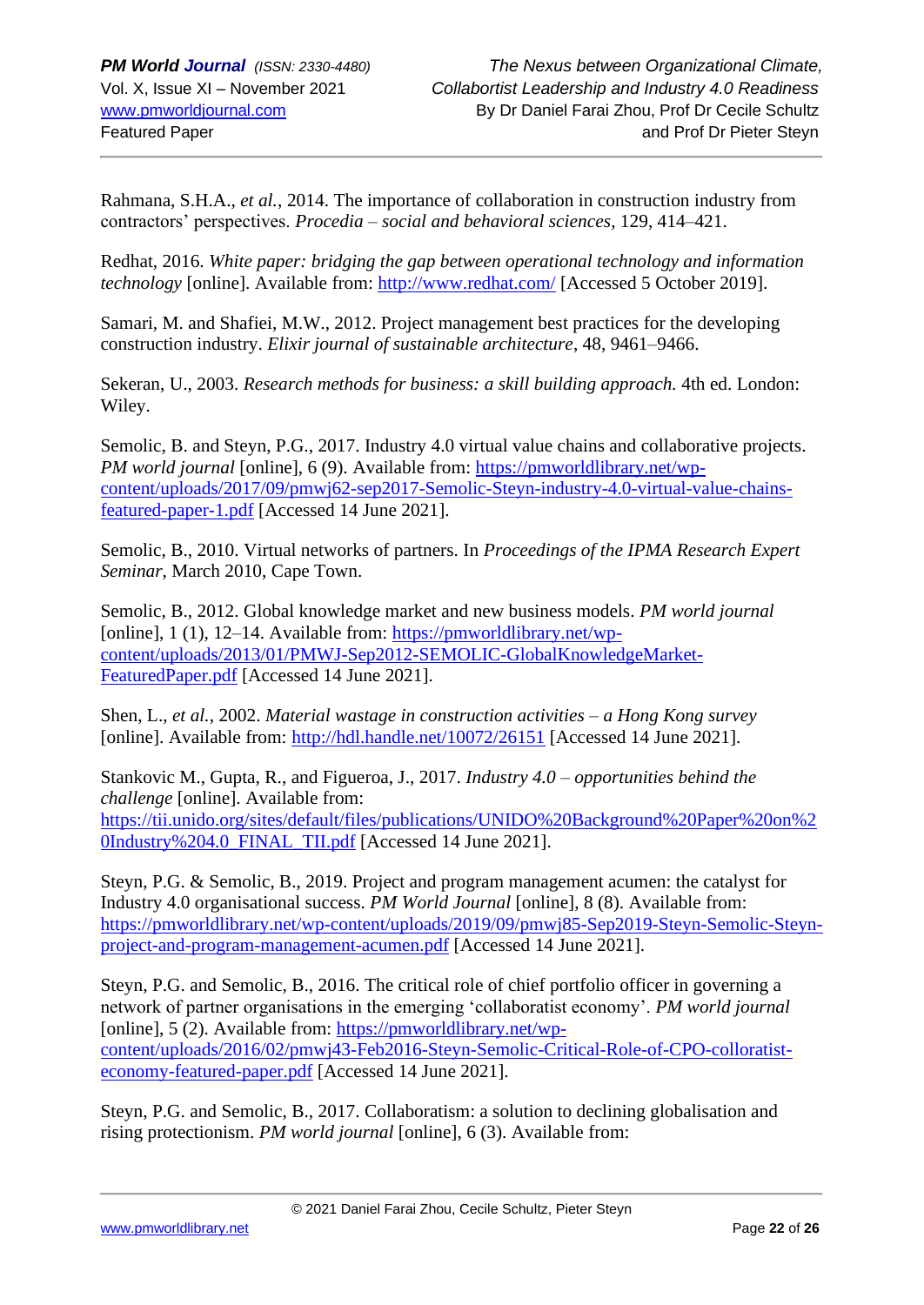[https://pmworldlibrary.net/wp-content/uploads/2017/03/pmwj56-Mar2017-Steyn-Semolic](https://pmworldlibrary.net/wp-content/uploads/2017/03/pmwj56-Mar2017-Steyn-Semolic-collaboratism-featured-paper.pdf)[collaboratism-featured-paper.pdf](https://pmworldlibrary.net/wp-content/uploads/2017/03/pmwj56-Mar2017-Steyn-Semolic-collaboratism-featured-paper.pdf) [Accessed 14 June 2021].

Steyn, P.G. and Semolic, B., 2018. Designing Industry 4.0 virtual networks of partners value chains. *PM world journal* [online], 7 (5). Available from: [https://pmworldlibrary.net/article/designing-industry-4-0-virtual-networks-of-partners-value](https://pmworldlibrary.net/article/designing-industry-4-0-virtual-networks-of-partners-value-chains/)[chains/](https://pmworldlibrary.net/article/designing-industry-4-0-virtual-networks-of-partners-value-chains/) [Accessed 14 June 2021].

Steyn, P.G. and Semolic, B., 2020. Leading virtual dynamic learning organisations. *PM world journal* [online], 9 (5). Available from: [https://pmworldlibrary.net/article/leading-virtual](https://pmworldlibrary.net/article/leading-virtual-dynamic-learning-organizations/)[dynamic-learning-organizations/](https://pmworldlibrary.net/article/leading-virtual-dynamic-learning-organizations/) [Accessed 14 June 2021].

Steyn, P.G., 2010. The need for a chief portfolio officer (CPO) in organisations. *PM world today*  [online], 12 (7). Available from: [https://pmworldlibrary.net/wp-content/uploads/2015/02/Steyn-](https://pmworldlibrary.net/wp-content/uploads/2015/02/Steyn-2010-July-need-for-chief-portfolio-officer-featured-paper.pdf)[2010-July-need-for-chief-portfolio-officer-featured-paper.pdf](https://pmworldlibrary.net/wp-content/uploads/2015/02/Steyn-2010-July-need-for-chief-portfolio-officer-featured-paper.pdf) [Accessed 14 June 2021].

Steyn, P.G., 2019. *Leadership in the Industry 4.* Midrand, South Africa: Cranefield College of Project and Programme Management. (Module 2 study guide).

Stiles, J., 1995. Collaboration for competitive advantage: the changing world of alliances and partnerships. *Long range planning*, 28 (5), 8–9.

Tavakol, M. and Dennick, R., 2011. Making sense of Cronbach's alpha. *International journal of medical education*, 2, 53–55.<https://doi.org/10.5116/ijme.4dfb.8dfd>

Watkins, J.A., 2016. *A practical guide for researchers to the preparation of written presentations of academic research*. Cape Town: Lavender Moon.

Weaver, P. and Hyde, R., 2005. Construction: a risky business. Unpublished paper read at the International Construction Conference, September 2005, Kuala Lumpur, Malaysia.

Wilkesmann, M. and Wilkesmann, U., 2017. Industry  $4.0$  – organising routines or innovations? *VINE journal of information and knowledge management systems*, 48 (2), 238–254.

Zikmund, W.G., 2003. *Business research methods.* Mason, OH: South-Western.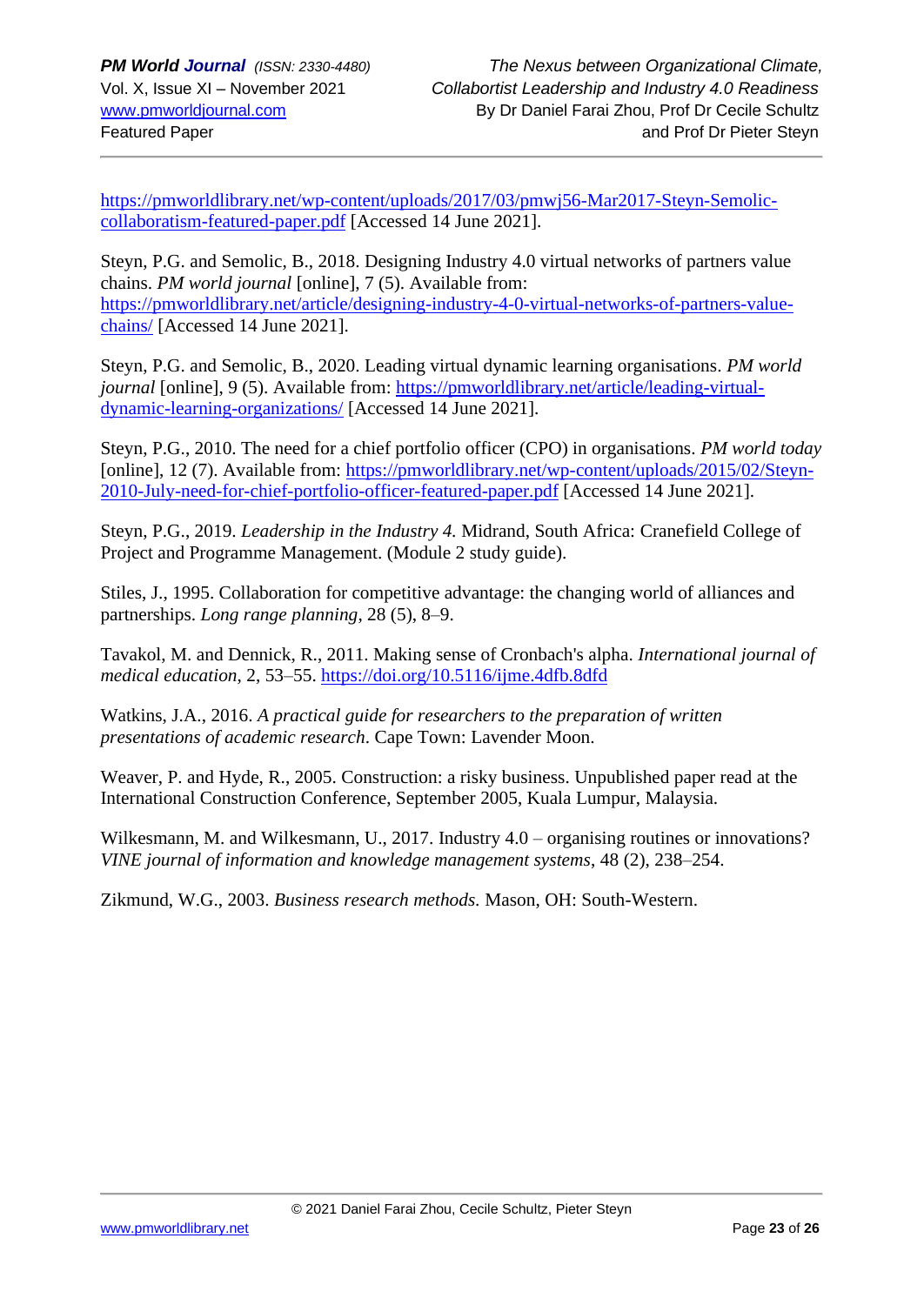# About the Authors



# **Dr. Daniel Farai Zhou**

South Africa

**Dr. Daniel Farai Zhou** is currently working for the Department of Human Settlements in South Africa as a programme management consultant. He is a board member of Kingdom Construction and Waste Management, a director of MZ Academic Books, non-executive director of Geotechnical Engineering Laboratory in Lesotho and South Africa, and holds the same position at Blu Cross Solutions (a company which specializes in small business incubation programmes).

Dr. Zhou is a former CEO of E`tsho Civils, as well as Oxford Construction and Consulting Engineers. He is also a former COO of Transfix Transformers, Totoro Properties, and E`tsho Holdings. He completed his PhD in Commerce and Administration (Cranefield), and is a certified project management professional (PMP) with 15 years' experience in manufacturing and construction. His ORCID ID is [https://orcid.org/0000-0003-1563-7840.](https://orcid.org/0000-0003-1563-7840) He can be contacted via email at [danielfarai@yahoo.com](mailto:danielfarai@yahoo.com)



# **Dr. Cecile Schultz**

South Africa



**Dr. Cecile Schultz** is a professor at the Tshwane University of Technology (TUT) and a guest lecturer at Cranefield College. She has 24 years' experience as an academic specialising in the future of human resource management and work, and strategic human resource management.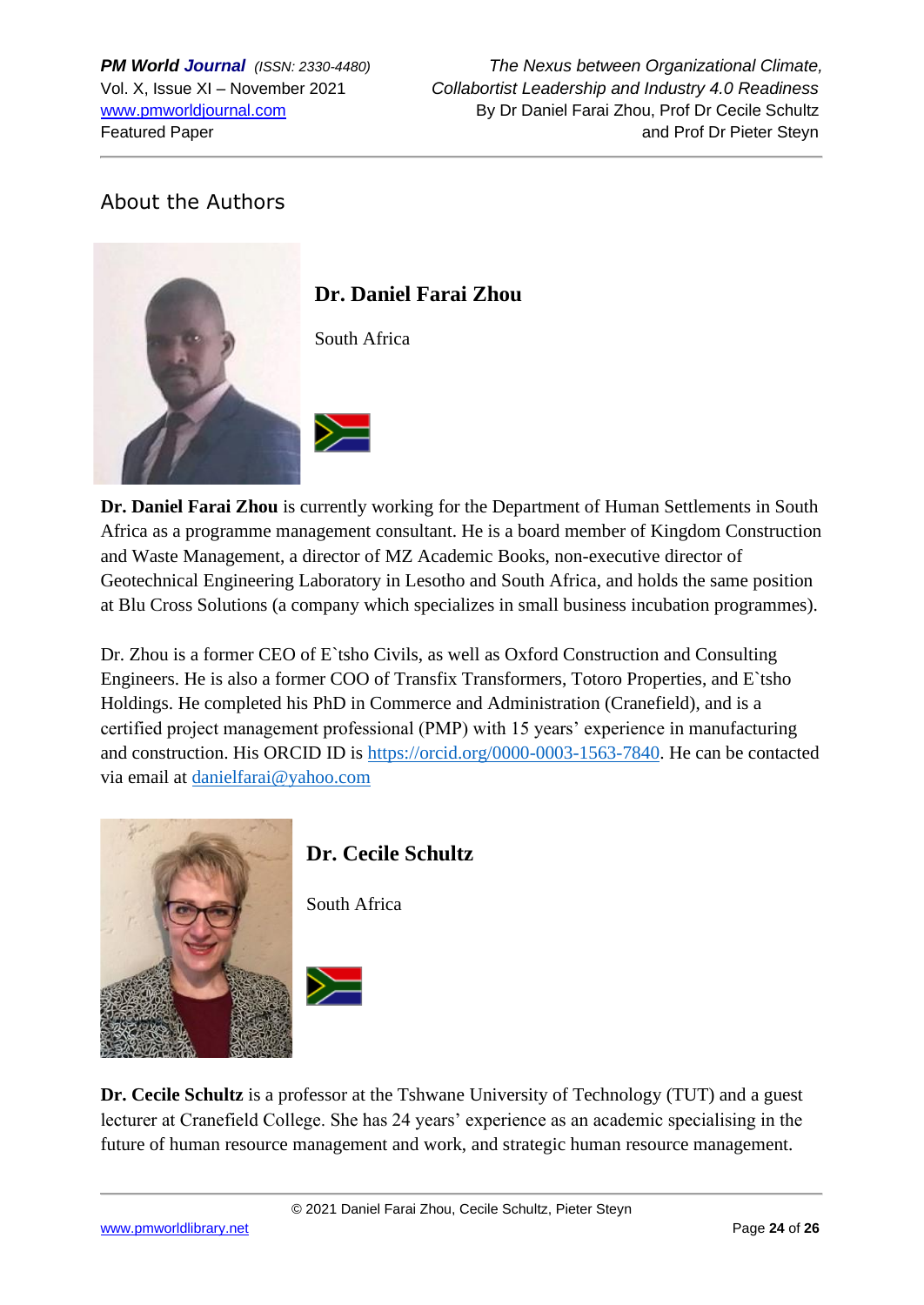She is funded by the South African National Research Foundation to conduct research about the future of human resources.

Prof Schultz is a member of the South African Board of People Practices and is a registered psychometrist at the Health Professions Council of South Africa. Her current niche research area is about the future of work and the alleviation of poverty. Her passion for community development is illustrated in her involvement in the work readiness training sessions at the People Upliftment Programme (POPUP) since 2006. Her ORCID ID is [https://orcid.org/0000-](https://orcid.org/0000-0002-7048-7892) [0002-7048-7892.](https://orcid.org/0000-0002-7048-7892) She can be contacted via email at [profschultz@cranefield.ac.za.](mailto:profschultz@cranefield.ac.za)



# **Prof Dr. Pieter Steyn**

**Dr. Pieter Steyn** is Founder and Principal of Cranefield College, a South African Council on Higher Education / Department of Education accredited and registered Private Higher Education Institution. Cranefield offers an Advanced Certificate, Advanced Diploma, Batchelor of Business Administration degree, Postgraduate Diploma, Master's degree (MCom), and PhD. He holds the degrees BSc (Eng), MBA and Doctor of Commerce, and is a registered Professional Engineer.

He was formerly professor in the Department of Management, University of South Africa and Pretoria University Business School. He founded the Production Management Institute of South Africa, and in 1979 pioneered Project Management as a university subject at the post-graduate level at the University of South Africa. Prof Steyn also taught at the Chung-Shan Institute of Science and Technology in Taiwan as a guest lecturer.

He founded consulting engineering firm Steyn and Van Rensburg (SVR). Projects by SVR include First National Bank Head Office (Bank City), Standard Bank Head Office, Mandela Square Shopping Centre (all in Johannesburg), as also, Game City- and The Wheel Shopping Centres (in Durban). He, *inter alia,* chaired the Commission of Enquiry into the Swaziland Civil Service; and acted as Programme Manager for the Strategic Transformation of the Gauteng Government's Welfare Department and Corporate Core.